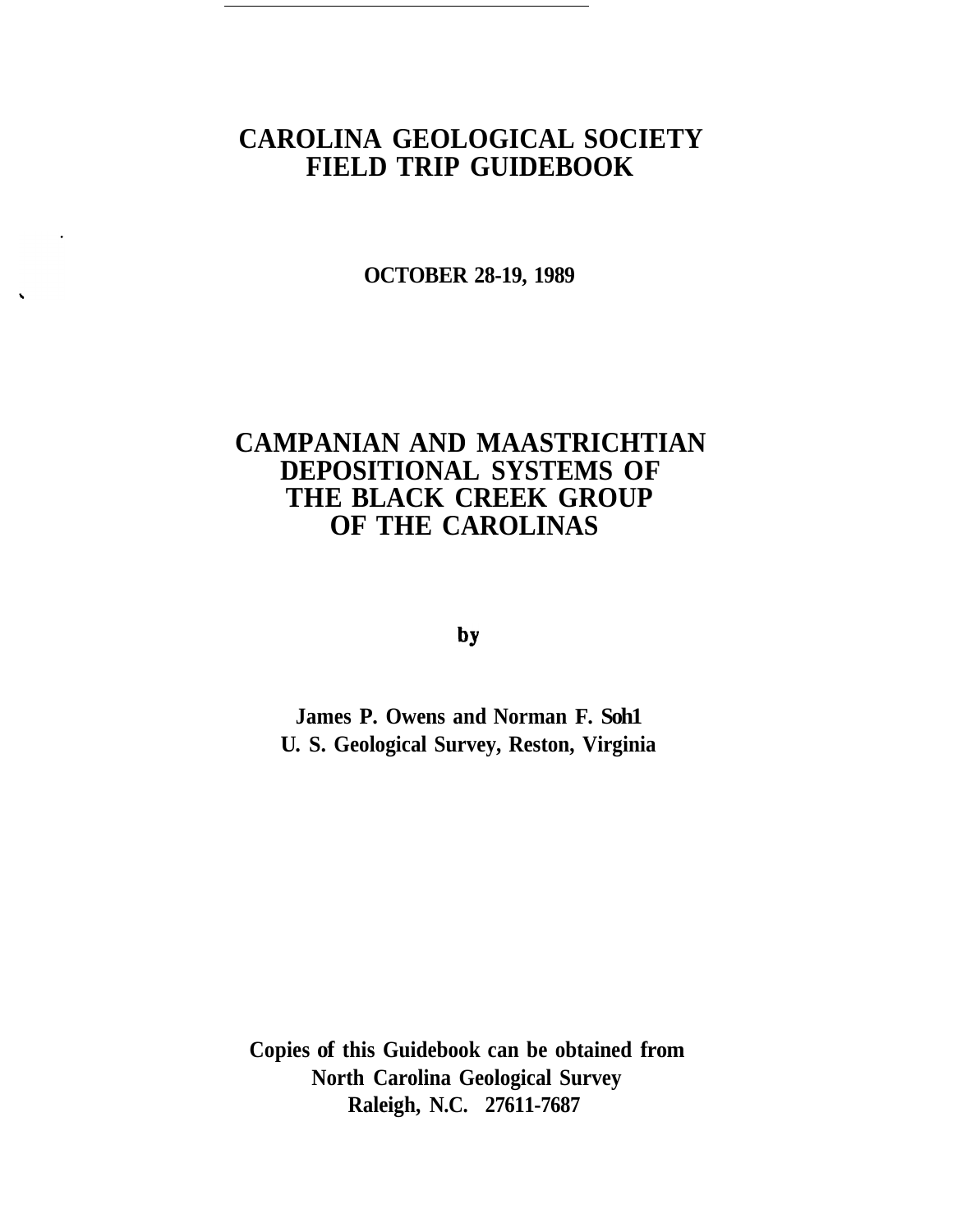## **CONTENTS**

÷,

Page

| Introduction $\ldots \ldots \ldots \ldots \ldots$         |    |
|-----------------------------------------------------------|----|
| Black Creek Group  1                                      |    |
| Age of the Black Creek Group  3                           |    |
|                                                           |    |
| Introduction                                              |    |
| Distribution and Lithology $\dots \dots \dots$ 4          |    |
| Age                                                       |    |
| $origin \ldots \ldots \ldots \ldots \ldots \ldots \ldots$ | 10 |
| Bladen Formation                                          | 10 |
| Introduction                                              | 10 |
| Distribution and Lithology $\dots \dots$                  | 10 |
| Age                                                       |    |
|                                                           |    |

| $origin \ldots \ldots \ldots \ldots \ldots \ldots$                  | 12 |
|---------------------------------------------------------------------|----|
| Donoho Creek Formation                                              | 12 |
| Introduction                                                        | 12 |
| Distribution and Lithology $\dots \dots$                            | 12 |
|                                                                     | 13 |
| $origin \ldots \ldots \ldots \ldots \ldots \ldots$                  | 13 |
| Summary and Conclusions  13                                         |    |
| Acknoaledgements  14                                                |    |
| References Cited  14                                                |    |
| Field Trip Itinerary $\ldots \ldots \ldots \ldots \ldots \ldots$ 17 |    |
| Road Log for First Day  17                                          |    |
| Road Log for Second Day $\ldots \ldots \ldots$ 22                   |    |

## **ILLUSTRATIONS**

I

# Page

| Figure<br>1. |  |
|--------------|--|
| 2.           |  |
| 3.           |  |
| 4.           |  |
| 5.           |  |
| 6.           |  |
| 7.           |  |
| 8.           |  |
| 9.           |  |

## Page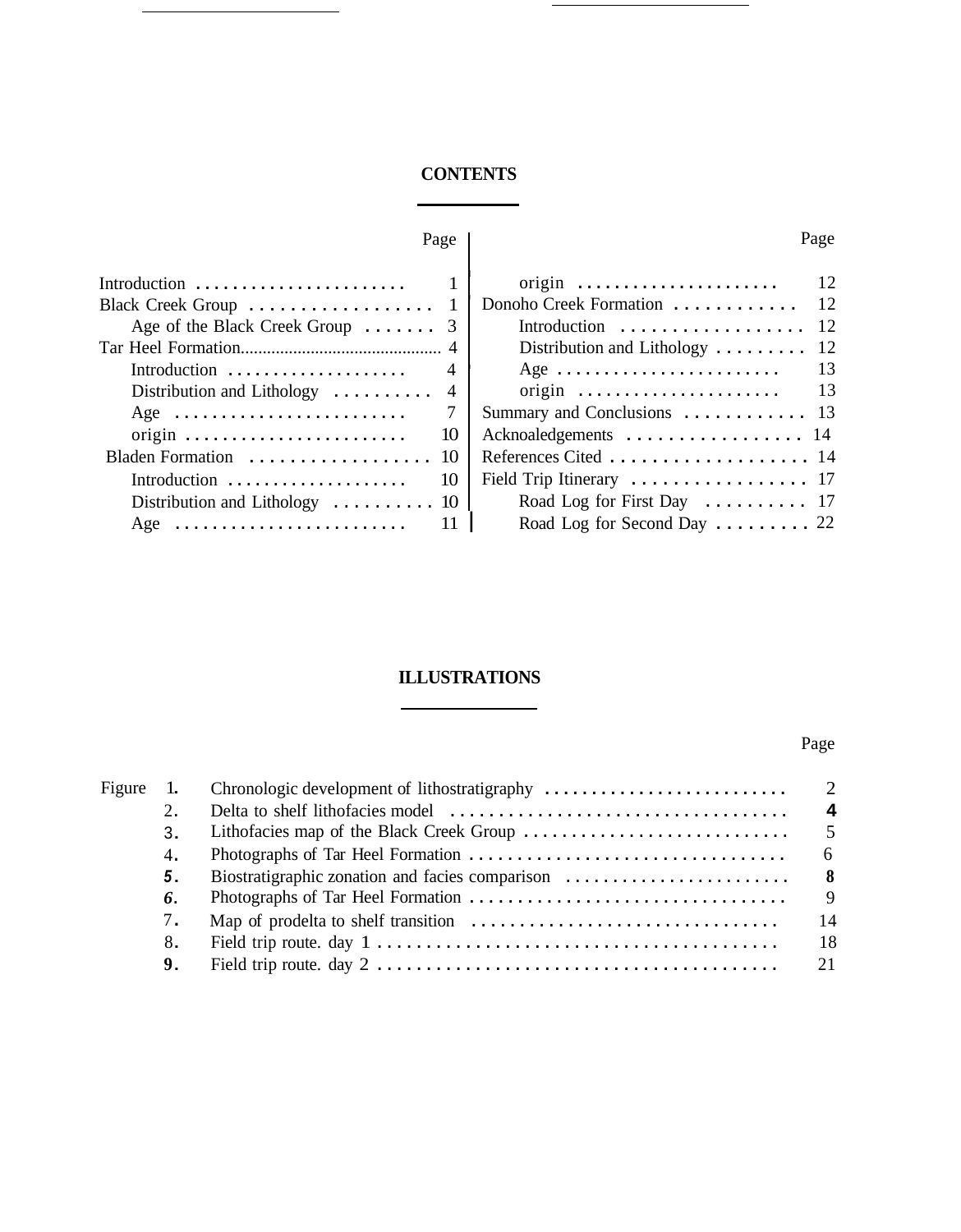## **CAMPANIAN AND MAASTRICHTIAN DEPOSITIONAL SYSTEMS OF THE BLACK CREEK GROUP OF THE CAROLINAS**

**By James P. Owens and Norman F. Sohl U. S. Geological Survey, Reston, Virginia** 

#### **INTRODUCTION**

. Lithostratigraphic studies on the outcrop by Owens (1989). and Sohl and Owens (in press), in addition to regional surface to subsurface synthesis by Owens and Gohn (1985), suggest that the Cretaceous units of the Carolinas fit well into a deltaic to shelf model of sedimentation. Within such systems, lithofacies changes are rapid and interpretation of their spatial distribution must be done within a chrono- and biostratigraphic framework to avoid gross correlation errors. In particular, correlation from marine to nonmarine facies is imperative. For such correlations we have relied heavily upon the analysis of pollen assemblages. Our interpretations disagree with previously advanced models such as that in which the Middendorf, Black Creek, and Peedee formations were interpreted as time-transgressive units representing a single cycle of marine transgression. We propose, in contrast, that a number of cycles of sedimentation can be recognized within the Cretaceous section. Most of these cycles are separated by disconformities, some of which are limited to the Carolinas, but others appear to be of regional extent and recognizable as far awa as the east Gulf Coastal Plain or along the Atlantic seaboard to New Jersey.

Recognition of these breaks in sequence, coupled with dramatic changes in lithology above and below such discontinuities, has necessitated a revision of stratigraphic nomenclature. Figure 1 presents a historical summary of the evolution of nomenclature of the Cretaceous lithostratigraphic units and their age assignments. We have attempted to be conservative by retaining terms

so ingrained in the literature as the Black Creek Formation by raising it to group rank to include three distinctive formational units.

During the course of this excursion we will concentrate primarily upon the lower unit of the Black Creek Group, the Tar Heel Formation. Beginning with exposures of the formation in the Cape Fear River Valley that represent delta front deposits, we will then traverse northeastward to the Neuse River tracing the Tar Heel through the prodelta into the shelfal facies. For detailed discussion of the various other Cretaceous units the reader is directed to Sohl and Owens (in press) and references therein.

### **BLACK CREEK GROUP**

The term Black Creek Marl or "Phase" (figure 1) was coined by Sloan (1907) for exposures occurring along Black Creek, a tributary of the Pee Dee River, near Darlington, South Carolina. The same year Stephenson (1907). proposed the name Bladen Formation for a similar unit especially well developed in Bladen County, North Carolina. Recognizing the priority of Sloan's name Stephenson (1912) redefined the unit as the Black Creek Formation. The characteristic thin, interbedded, black clays and lightcolored sands of the Black Creek were traced, by subsequent workers, from the type area in the Pee Dee River Valley, northeastward into the river valleys of North Carolina. These investigations delineated a broad outcrop belt, ranging up to 50 miles across in the valley of the Cape Fear River. To the south and west of the Pee Dee River, stream banks lack Black Creek exposures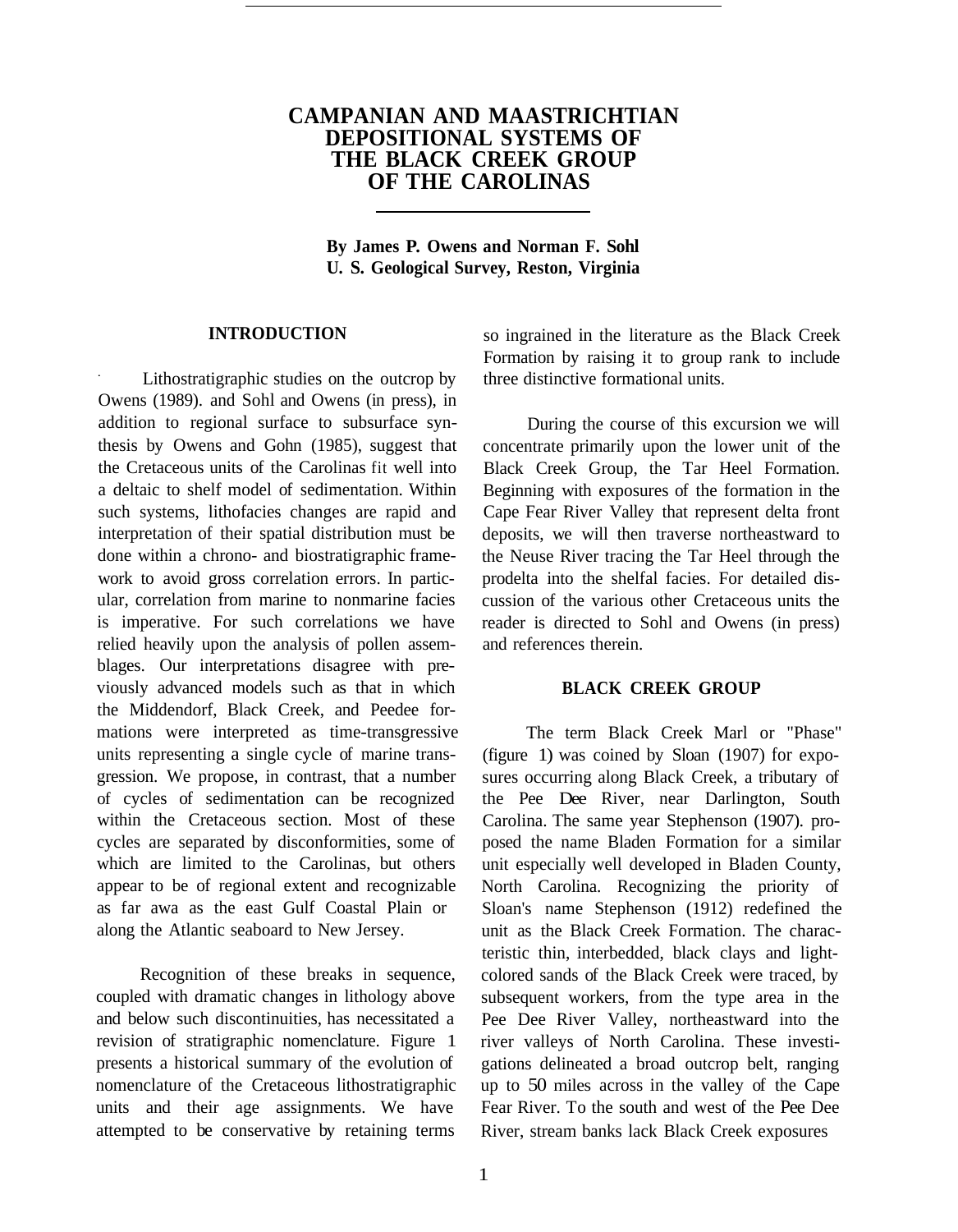

Figure 1. Chronologic development of nomenclature and age assignment of the Cretaceous lithostratigraphic units in the coastal plain of North and South Carolina.

 $\bar{z}$ 

 $\overline{\mathbf{c}}$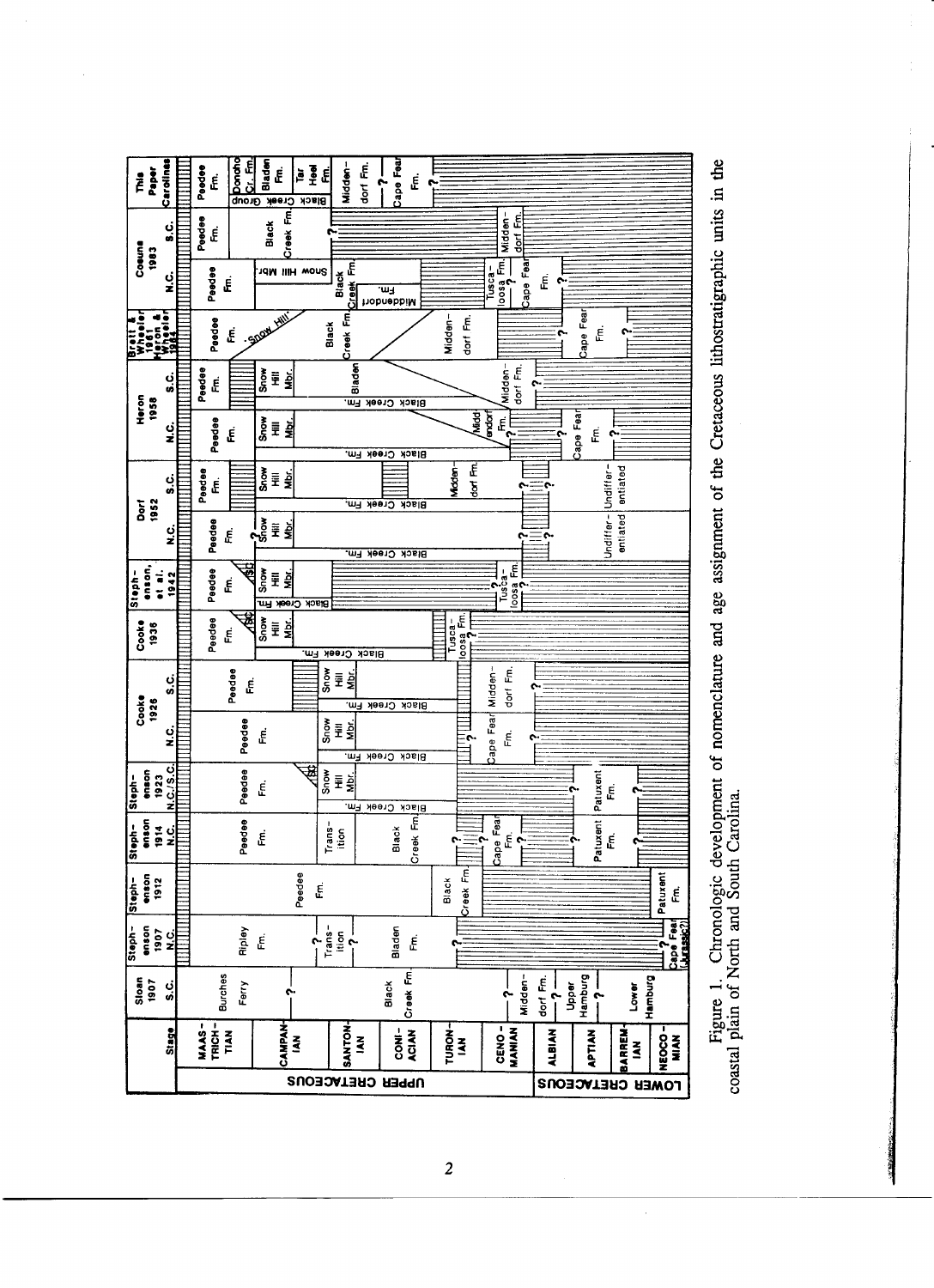largely because of overlap of Paleogene units on the south flank of the Cape Fear Arch. This fact, coupled with the excellent exposures along the Cape Fear River, has resulted in most recent investigations of the Black Creek Formation shifting away from the type area in South Carolina to a concentration of work in North Carolina. Thus, the current concepts of the lithologic character of the Black Creek are based in major part on its appearance along the Cape Fear River. Most of these studies have concentrated on the lithic characters of the unit without accompanying modem biostratigraphic control. This has led to a number of erroneous correlations between as well as along the river systems. For example, along the Cape Fear River, Soh1 and Christopher (1983) demonstrated that the suggested equivalence of the Walkers Bluff and Donoho Creek sections (Brett and Wheeler, 1961) actually represent stratigraphically successive "Snow Hill Members" separated by typical thinbedded, Black Creek clays and sands. These units, in spite of their lithic similarities, are of different ages.

The Black Creek differs from the older Cretaceous formations (Cape Fear and Middendorf) in that lithofacies pattems can be traced from one river valley to the next and also downdip into the subsurface. Based upon such a lithofacies analysis, Owens (1989) subdivided the Black Creek Formation of all previous studies into three units: Tar Heel Formation (oldest), Bladen Formation, and Donoho Creek Formation (youngest) and raised the Black Creek to group rank. The delta-shelf terminology used in the discussions to follow is portrayed on figure 2 and the distribution of lithofacies within the Black Creek Group units is schematically shown in figure 3.

## **Age of the Black Creek Group**

In his pioneering work on the-stratigraphy of the Carolina Coastal Plain, Stephenson (1907, 1912, 1923) traversed all the main watercourses and collected fossils from the Cretaceous exposures in a consistent and downstream, or presumably upsection sequence. The framework that he developed of the stratigraphy and faunal succession has been that followed by almost all subsequent investigators. In outline he recognized: 1) a lower unfossiliferous unit designated Cape Fear or Patuxent or Tuscaloosa (figure 1); 2) an overlying unit designated as Bladen or Black Creek that became more marine and fossiliferous near its top; and 3) marine shelfal sands overlying all the preceding (the Peedee Formation). The fossiliferous beds that Stephenson believed to be at the top of the Black Creek were considered by him to be coeval along all the various Carolina rivers, and he gave the name Snow Hill Calcareous Member to the unit (figure 1). Stephenson assigned the included faunas to the upper part of the range zone of Eogyra ponderosa. Initially, Stephenson (1923) assigned the Snow Hill to the Santonian and earliest Campanian, but subsequently the upper part of th E. ponderosa Zone has become accepted as late Campanian and by default the member has been assumed to be of similar age. As will be shown in the following discussions of age relationships of the units of the Black Creek Group, the type Snow Hill is placed in the early Campanian Tar Heel Formation while the unit previously identified as the Snow Hill on the Cape Fear River is late Campanian.

In sum, the Snow Hill, in the sense used by Stephenson in the original diagnosis of representative localities, includes beds that range from early through late Campanian, but excludes other beds that are coeval. The usage of the term Snow Hill Member seems unnecessary, whether as a lithostratigraphic unit, as originally defined, or as a biostratigraphic unit, as argued by Brett and Wheeler (1961), because its age range, at the various identified localities, encompasses the whole age range of the formation for which the member was erected.

As explained in the text that follows, a third unit is included in the Black Creek Group. This is a disconformity bounded unit, the Donoho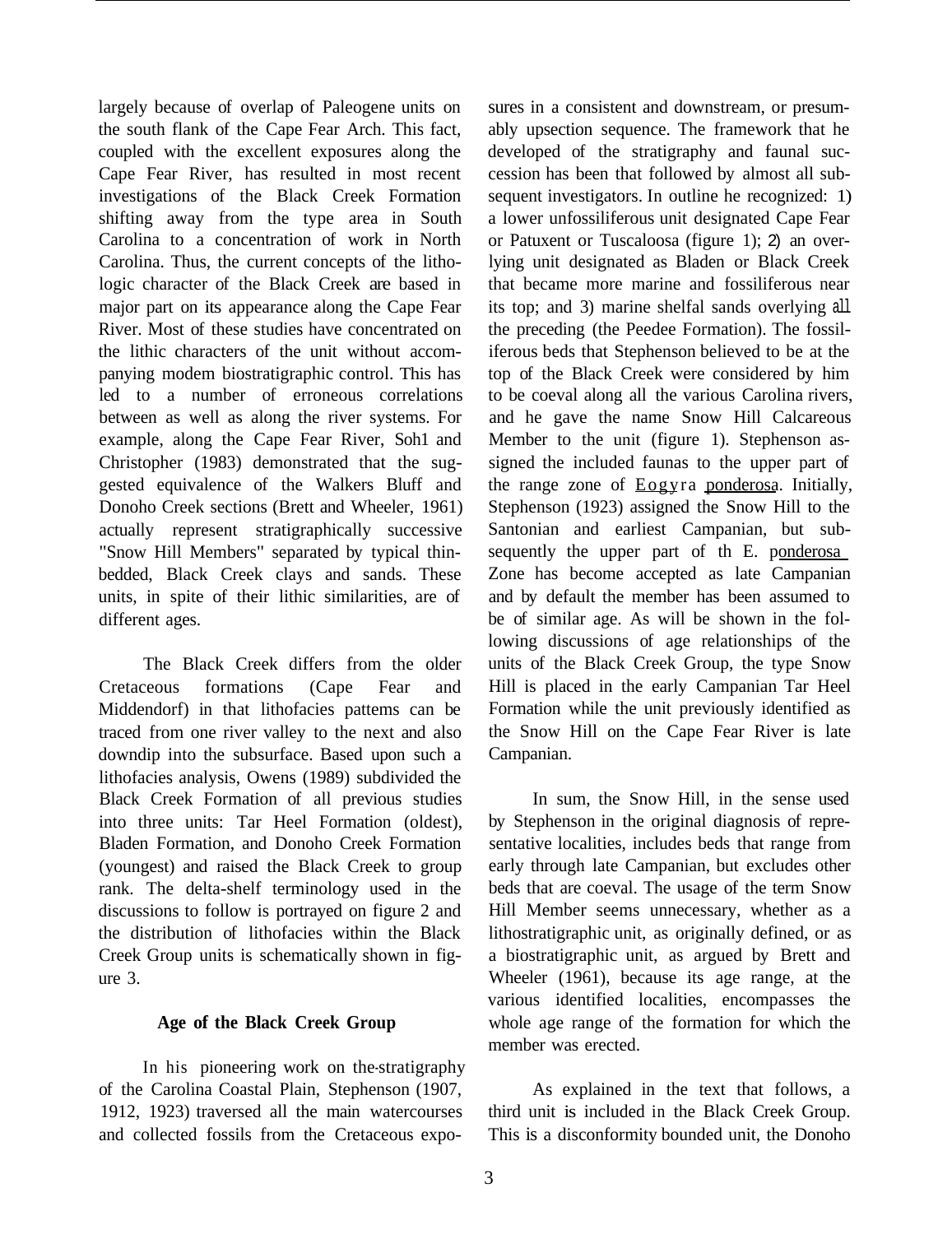

Figure *2.* Generalized model of the delta to shelf lithofacies used in the analysis of the Cretaceous formations in the Carolinas.

Creek Formation, which is lower Maastrichtian. Thus, the group ranges in age from early Campanian through early Maastrichtian.

#### **TAR HEEL FORMATION**

#### **Introduction**

The type area of the Tar Heel Formation (Owens, 1989) consists of exposures along the Cape Fear River from Tar Heel (milepost 61) to near Walkers Bluff (milepost 101) in Bladen County, North Carolina. The formation crops out in **an** area bounded on the south by the Pee Dee River in South Carolina and the Tar River in North Carolina. Beyond thes limits the formation is overlapped by younger deposits. Within the outcrop area, the unit exhibits a progression of lithofacies from a shelf regime to a delta system. Figure **3** presents a view of the distribution of the various lithofacies, all interpreted **as** components of the delta to shelf model of deposition presented in figure *2.* In overall plan, the Tar Heel shelfal deposits in the northem areas grade progressively southwestward to deltaic facies. It is **obvious** from figure **3** that without biostratigraphic control correlation based solely upon comparison of similar lithofacies could create an erroneous picture of depositional history. For example, correlating the prodelta deposits of the Bladen Formation along the Cape Fear River with those of similar facies in the Tar Heel Formation along the Neuse River to the northeast, mixes different depositional events.

#### **Distribution and Lithology**

In the southwestern-most outcrops of the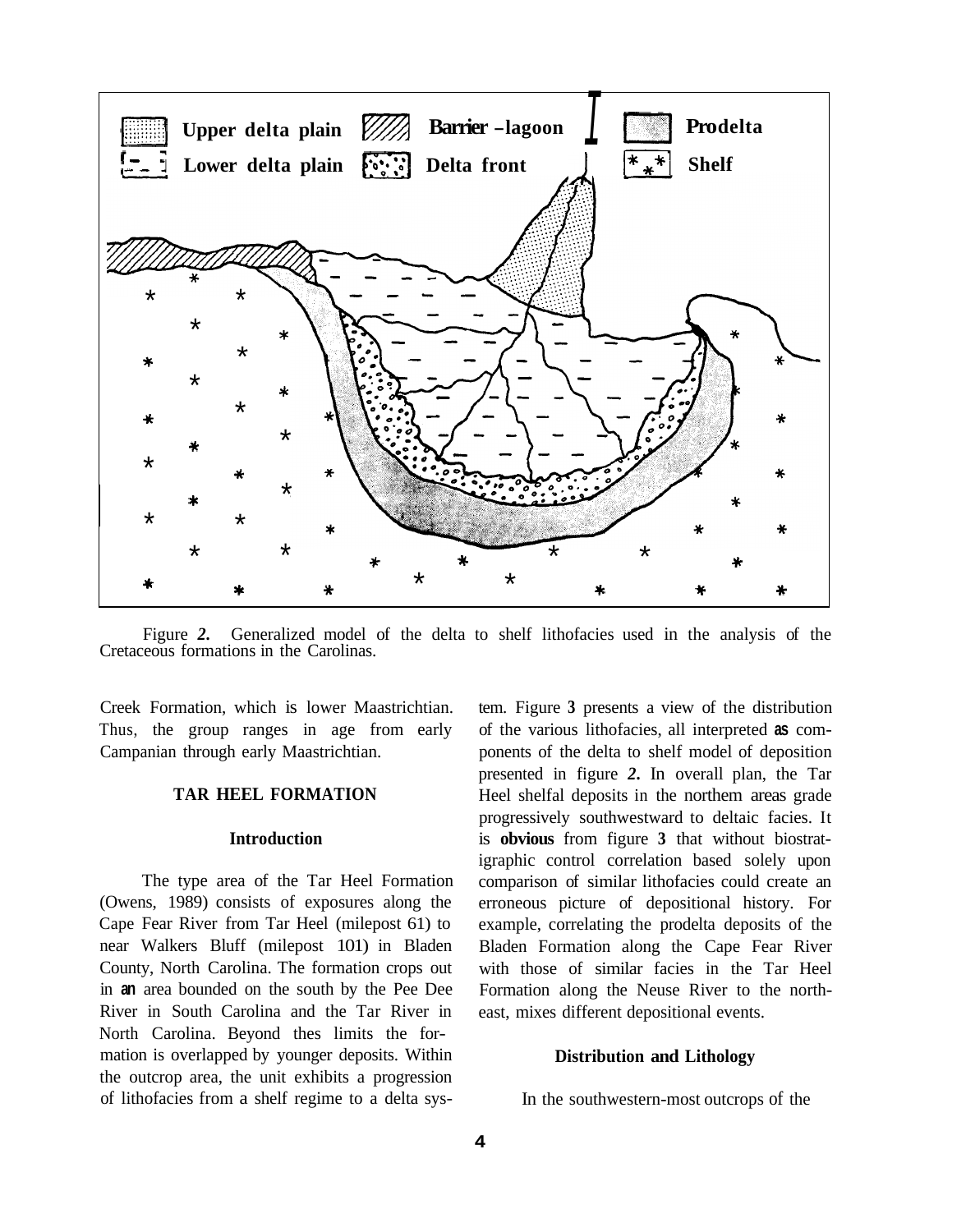

Figure **3.** Outcrop distribution of the lithofacies of the formations in the Black Creek Group and the Peedee Formation.

Tar Heel, in the Pee Dee River Valley, the formation consists of intercalated beds of oxidized, red to brown, cross-bedded sands and variegated clays with minor amount of gravel. Lateral change of individual units is rapid with much lensing. The general lack of trace fossils, coupled with the bedding characteristics, suggest a dominantly upper delta plain environment of deposition.

To the east and northeast, toward the Cape Fear River Valley, the Tar Heel undergoes a facies change, becoming lithologically varied. Thin, horizontal beds of black, carbonaceous clay that are interbedded with micaceous, white- or buff-colored sands are the dominant lithology (figure **4A).** Fossil wood is especially common in this facies with pyrite often coating the lignitized fragments. Locally, silicified logs that range to near a meter in length may be present. In the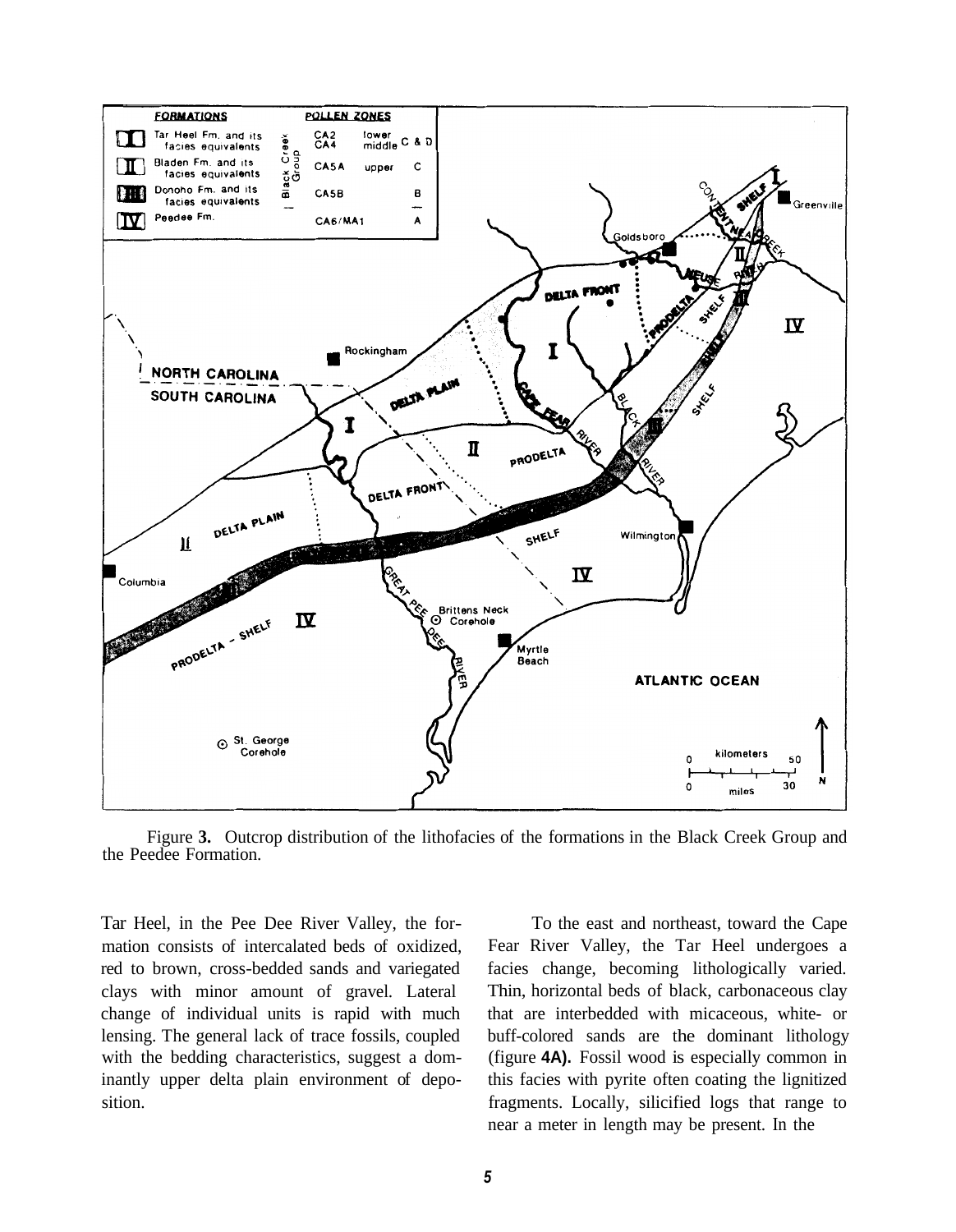

Figure **4.** Tar Heel Formation: **A.** Delta front dark clays and interbedded sand at Courthouse Landing (milepost *77),* Cape Fear River, North Carolina; **B.** Thin-bedded sands and clays of the prodelta facies at the Cliffs of the Neuse State Park (milepost 76.5), Neuse River, North Carolina.

upper part of the formation along the Cape Fear River, lignitized logs occur that contain borings of Teredolites. Aside from such borings no calcareous fossils have been seen in any of the abundant outcrops of this part of the formation, but intermixtures of marine and nonmarine bone material may be found. In sum, the aforementioned features suggest that the Tar Heel Formation in the Cape Fear River area represents a delta front deposit with only local minor marine influence.

Tar Heel deposits continue to change character northeastward into the Neuse River Valley. Exposures near the base of the formation along

this river upstream of Goldsboro, North Carolina, show deposits of a mixed delta front and prodelta character. Here the Tar Heel consists mainly of interbedded, carbonaceous black clay and white sand units or thin-bedded, horizontally stratified, interbeds of clay and glauconitic, quam sand. Penecontemporaneous slump blocks occur locally and Teredolites bored wood may be common. Downstream along the Neuse River, and presumably upsection, the character of the Tar Heel changes. By the time the Cliffs of the Neuse is reached (milepost 76.5) the Tar Heel is predominantly composed of horizontal, thinner-bedded sands (figure **4B).** Within the approximately 15 meters of section exposed at this locality one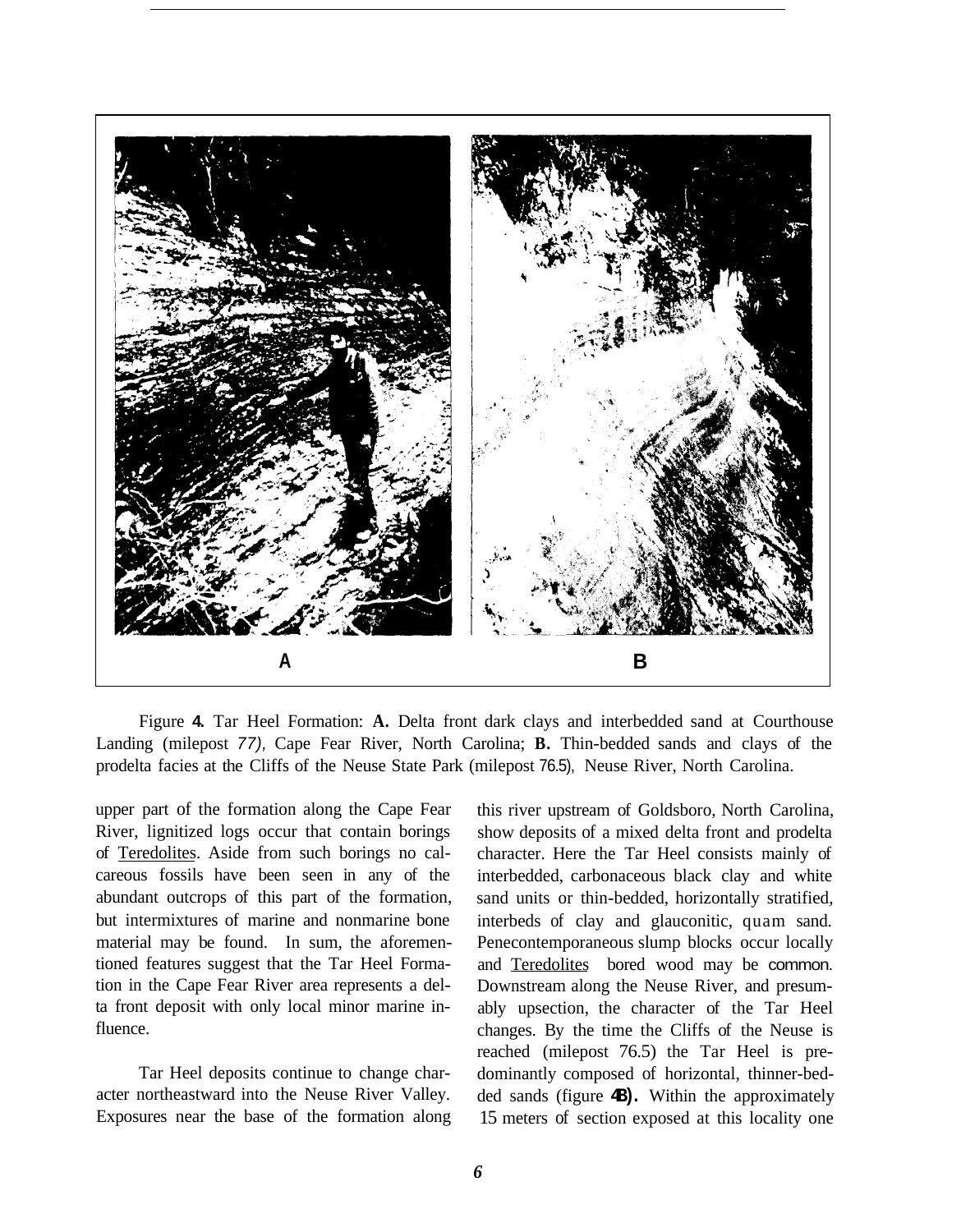may also note some low amplitude cross-bedding in the sands and some thin bed of clay. Glauconite is a common fraction in the sand and burrows are to be found at most levels, but body fossils are relatively rare and are found only near the base. These characters suggest a change from the mixed delta front - prodelta deposits near Goldsboro to a totally prodelta depositional regime at the Cliffs of the Neuse.

To the northeast of the Neuse River, exposures of the Tar Heel Formation are poor and mainly restricted to a few localities along Contenmea Creek and the Tar River. Brett and Wheeler (1961) traversed Contentnea Creek from Snow Hill (milepost 30) downstream toward Hookerton for a distance of 7.1 miles by river. They noted three localities at which dark grey, massive, micaceous, silty, fiie sand that locally contains fossils, were exposed. Mainly because of the massive nature of the sand, they argued that the deposits were more like the Peedee than they were like the intercalated thin-bedded, black clay and light-colored sands of the "normal" Black Creek and assigned these beds to the Peedee Formation (figure 1). Previously, Stephenson (1914, p.114) had noted that on the Carolina Rivers, the upper part of the Black Creek became intercalated with lenses of greensand and "marine clay". He regarded these beds first as transitional to the Peedee, but later proposed the Snow Hill Member of the Black Creek Formation for them. The type locality at Snow Hill, North Carolina, contained a well preserved molluscan fauna described by Conrad (1875) and by Stephenson (1923) that has been accepted, by subsequent authors, **as** representing the upper part of the Exogyra ponderosa Zone (see figure 5). Where such fossiliferous beds have been found in the Black Creek Formation on other rivers, they have automatically been deemed correlative with the type Snow Hill. Such an assumption is patently incorrect, as is demonstrated by the evidence presented below on the age of the Black Creek Group units. In addition we have drilled a hole at Snow Hill and encountered the fossiliferous beds earlier described by Stephenson and unfossiliferous sands we interpret as belonging to the Middendorf Formation underlying the fossiliferous type Snow Hill. If this interpretation is correct, the Snow Hill lies at the base of the Black Creek rather than at the top.

The northemmost outcrops of the Tar Heel Formation occur along the Tar River. The best exposure is at Blue Banks Landing, 7 miles above Greenville in Pitt County, North Carolina (figures **6A** and 6B). The lower **3** meters of this river bluff exposure consists of massive, darkgrey, highly bioturbated, clayey, fine-grained, glauconitic, quartz sand that contains a calcareous, mollusc-dominated fauna. The upper boundary of this shelly unit is burrowed, but sharp and is overlain by 3 to 3.5 meters of massive, unfossiliferous, dark-grey, clayey, mediumgrained quartz sand. This sand grades upward into 1.3 meters of horizontally stratified, thin interbeds of dark clay and light colored sand. The upper 5 meters of the bluff contains a yellowbrown sand. If this uppermost sand belongs in the Tar Heel, the upward succession of units in the bluff face parallels the description of a typical Cretaceous coastal plain transgressiveregressive cycle of sedimentation (Owens and **Sohl,** 1969). The lower contact with the Cape Fear Formation is not present at this locality, but the formation is exposed upstream and thus, it is possible that the Blue Banks Landing locality represents almost the total early Campanian cycle of sedimentation. The available evidence suggests that the exposures of the "Snow Hill" both here and at Snow Hill are at the base of the Tar Heel Formation. That is they lie at the base of the Black Creek Group rather than the top (figure 1).

## Age

Previous age assignments of the beds here included in the Tar Heel Formation vary widely. Part of the discrepancy is related to conflicting evidence derived from marine invertebrates versus that from leaf floras. To Berry (1914) and Dorf (1952) the leaf floras suggested a late Cenomanian to Turonian age, but Stephenson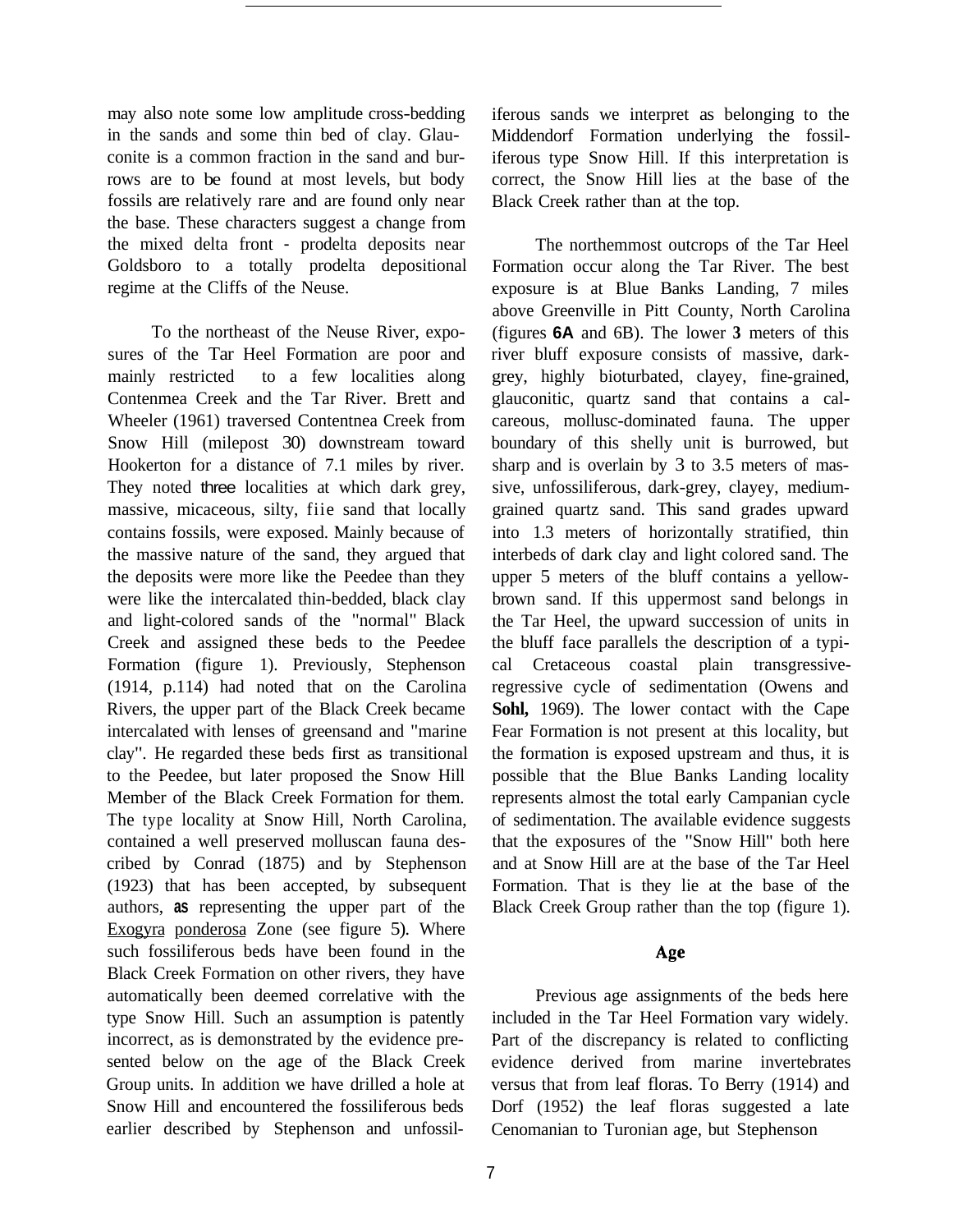|                              |                                           | MOLLUSC<br>POLLEN RANGE PEEDEE        | POSSE          | <b>CAPE</b><br><b>FEAR</b><br><b>NVER</b> | <b>BLACK</b><br><b>RIVER</b> | <b>NEUSE CONTENTNEA</b><br><b>RIVER</b> | <b>CREEK</b> |
|------------------------------|-------------------------------------------|---------------------------------------|----------------|-------------------------------------------|------------------------------|-----------------------------------------|--------------|
| PEED∉                        | <b>CA6/</b><br><b>MAI</b>                 | $\frac{1}{a}$<br>$\overline{7}$       | S              | S                                         |                              | S                                       | S            |
| DONOI O<br>CREK              | <b>CASB</b>                               | $\overline{6}$<br>$\overline{2}$<br>l | P<br><b>DF</b> | S<br>P                                    | S<br>P                       | S                                       | S            |
| <b>BLADEN</b>                | CA5A<br>?                                 |                                       | <b>DF</b>      | P                                         | P                            | S                                       | S            |
| ล<br><b>เ</b> มื<br>I<br>TAR | CA4<br>CA <sub>3</sub><br>CA <sub>2</sub> |                                       | <b>DP</b>      | <b>DF</b>                                 | <b>DF</b>                    | $P - S$                                 | S            |

Figure 5. Comparison of the facies represented and the relative completeness **of** section of the Black Creek Group and the Peedee Formation on the major streams between the Pee **Dee** River in South Carolina and Contentnea Creek in North Carolina. Numbered range lines in the third column represent the following molluscs; 1) Exogyra ponderosa Roemer; *2)* Belemnitella americana (Morton); 3) Exogyra cancellata Stephenson; 4) Flemingostrea pratti (Forbes); 5) Flemingostrea subspatulata (Forbes), early form; 6) Flemingostrea subspatulata (Forbes), normal form; 7) Haustator bilira (Stephenson); 8) Sphenodiscus spp. Letters in the representative river sections **are:** DP (delta plain); DF (delta front); **P** (prodelta); *S* (shelf). ver in<br>plumn<br>rton);<br>tulata<br>bilira<br><del>bilira</del><br><del>J; DF</del>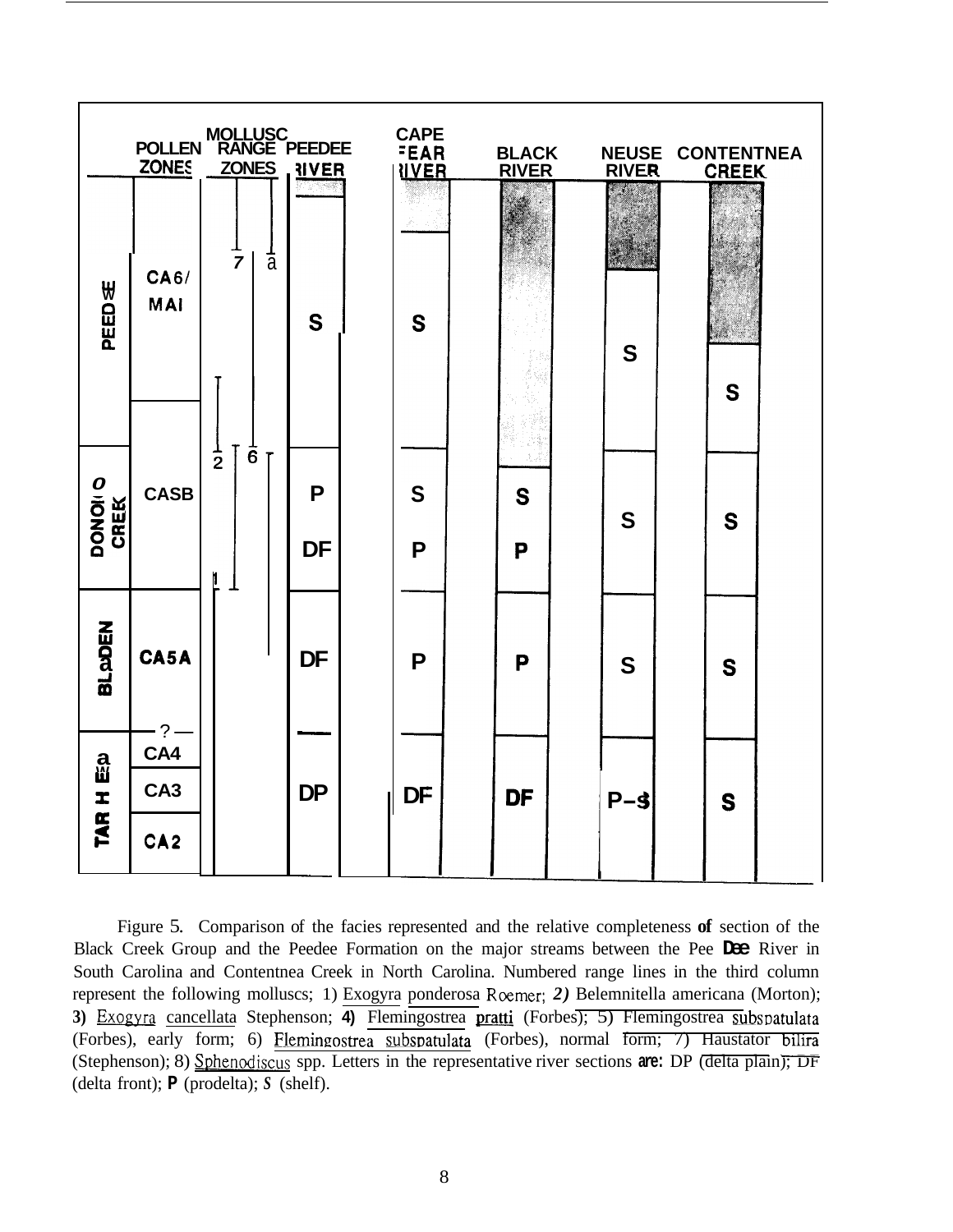

Landing, seven miles above Greenville, Tar River, North Carolina. Figure 6. Tar Heel Formation: **A** and B. Massive, argillaceous, shelfal sands at Blue Banks

(1923) believed the marine faunas contained in the Black Creek to be much younger. Studies of the palynomorph floras by R. A. Christopher have shed much light on the age of the Tar Heel by providing a standard of comparison that links both the leaf-bearing beds and those containing shelled invertebrates. Tar Heel beds have yielded a flora assignable to pollen zones CA2 through **CA4** of Wolfe (1976), according to Christopher (written communication, 1980). As indicated in figure5, this suggests an early Campanian range for the Tar Heel.

The well-preserved invertebrate fauna recovered from such localities as Blue Banks Landing on the Tar River and at Snow Hill on

Contenmea Creek support such an assignment. Stephenson (1923, p.44) mentioned similarities between the fauna at Snow Hill and that known from the Woodbury Formation of New Jersey, a unit accepted **as** early Campanian. However, because he was considering all of the faunas from so-called Snow Hill localities **as** coeval the relationships of the fauna from a single locality was obscured and precision of correlation was masked. The presence of the species Ostrea whitei Stephenson at Blue Banks Landing, by itself indicates a position low in the Campanian and other species show compatible ranges. Further confiiation of **an** early Campanian assignment comes from analyses **of** ostracode assemblages. J.E. Hazel (written communication,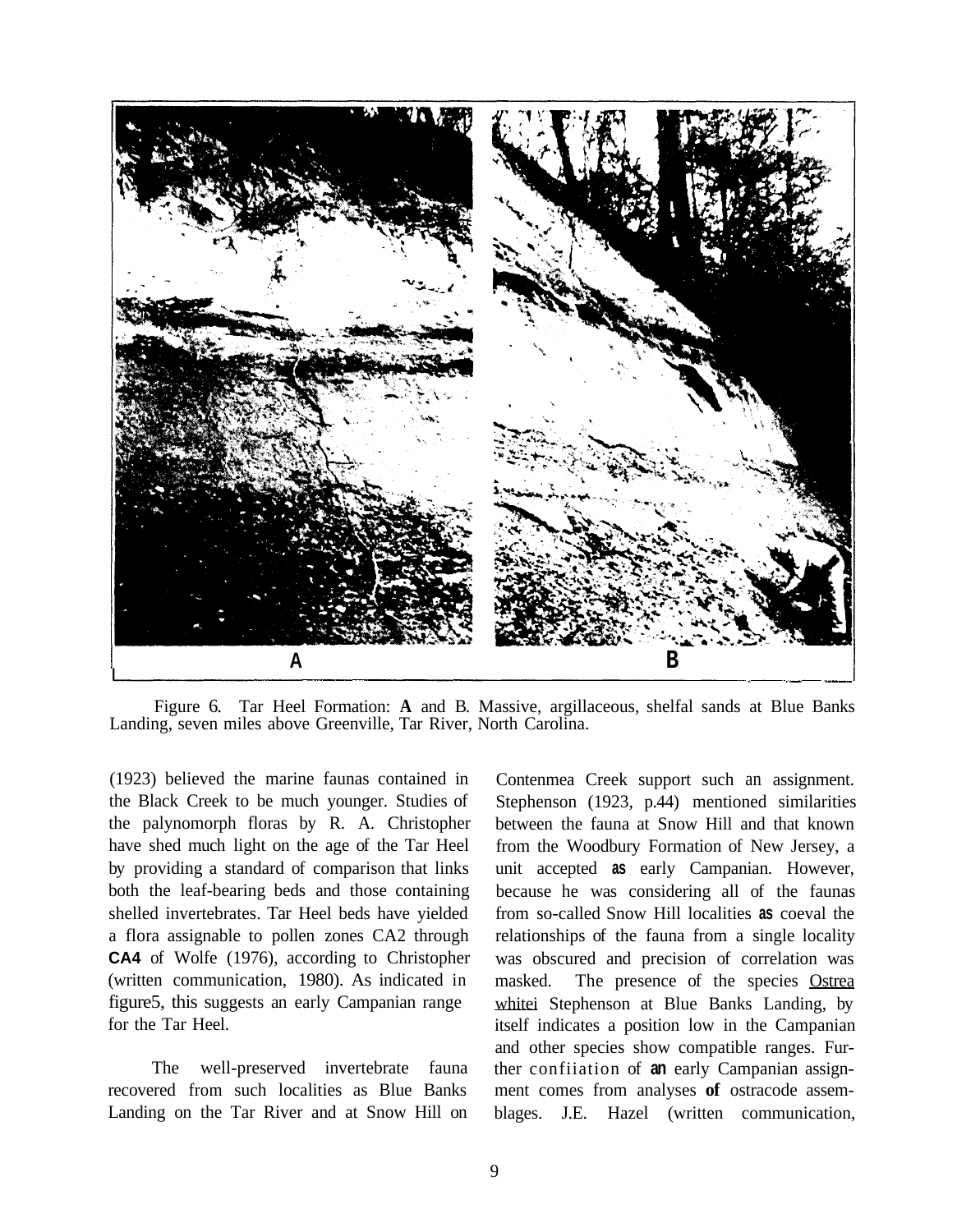**3/12/1980)** reports an assemblage that includes Fissocarinocythere pittensis (Swain and Brown) and **E.** gapenisis (Alexander) Contenmea Creek. G. Gohn (written communication, **6/6/86)** reports ostracodes including **E.** gapensis and Haplocvtheridea plummeri (Alexander) from Blue Banks Landing on the Tar River. In both instances, the ostracodes **are** early Campanian, but probably not the earliest (Hazel and Brouwers, **1982).** 

The above indicates that three lines of evidence, based on three fossil groups, are mutually supportive of a lower Campanian assignment for the Tar Heel Formation.

#### **Origin**

The Tar Heel Formation of the Carolinas was deposited in a complex delta-shelf system. Only part of this large system can be seen in outcrop, but component parts are exposed in the larger river valleys from the Pee Dee River in South Carolina to the Tar River in North Carolina. The fluvial facies of this sedimentary package is represented by the upper delta plain deposits preserved in the north central part of the South Carolina Coastal Plain. To the east and north of the Pee Dee River Valley, stream cuts expose a progressive succession of lower delta plain, delta front, prodelta, and finally shelf deposits. A similar progression of facies may be seen between the outcrop and the subsurface in South Carolina. There delta plain deposits of the outcrop grade first to mixed shallow shelf deposits in the Brittens Neck corehole (see figure **3** for location) then to inner to middle shelf facies in the St. George corehole. This subsurface information provides a third dimensional component for relating the geometry of the Tar Heel sedimentary body (Soh1 and Owens, in press).

## **BLADEN FORMATION**

#### **Introduction**

The name Bladen Formation was originally

used by Stephenson **(1907)** for exposures in Bladen County, North Carolina, but Sloan's **(1907)** usage of Black Creek Formation had priority and was accepted as valid for the unit (figure **1).** Subsequently, Heron **(1958)** used the term Bladen for the lower member of the Black Creek Because the Black Creek is elevated to group rank, we have raised the Bladen to formational rank, but revised it to include only the upper and more marine part of Heron's Bladen Member that is exposed on the Cape Fear River, downstream of Elizabethtown between mileposts *60* and 50.

 $\mathbf{I}$ 

The Bladen represents a continuation of deposition within a delta to shelf system, but compared to the outcrop of the underlying Tar Heel, similar facies in the Bladen have shifted westward (see figure **3).** For example, deeper water facies of the Bladen lie on shallower water facies of the Tar Heel in most successions. This progressive superposition led such workers as Heron and Wheeler **(1964)** and Swift **(1964)** to postulate conformable relationships between the parts of the Black Creek Formation and thus, continuous deposition.

#### **Distribution and Lithology**

In South Carolina, the Bladen Formation is intermittently exposed along the Pee Dee River between the bridges of State Route **34** and **U.S.**  Routes **76** and **301** near Florence and along Black Creek, near Darlington. In these places the Bladen consists of intercalations of black clay and light-colored, very micaceous sand. The clays may contain abundant woody fragments, but neither sand nor clay contains marine fossils or evidence of burrowing activity by marine organisms. The above suggests deposition in a delta front environment.

In North Carolina in the valleys of the Cape Fear and Black River the Bladen consists. of several facies, the most common being a laminated dark clay with thin interbeds **of** glauconitic quartz **sand.** The best exposures of the lower part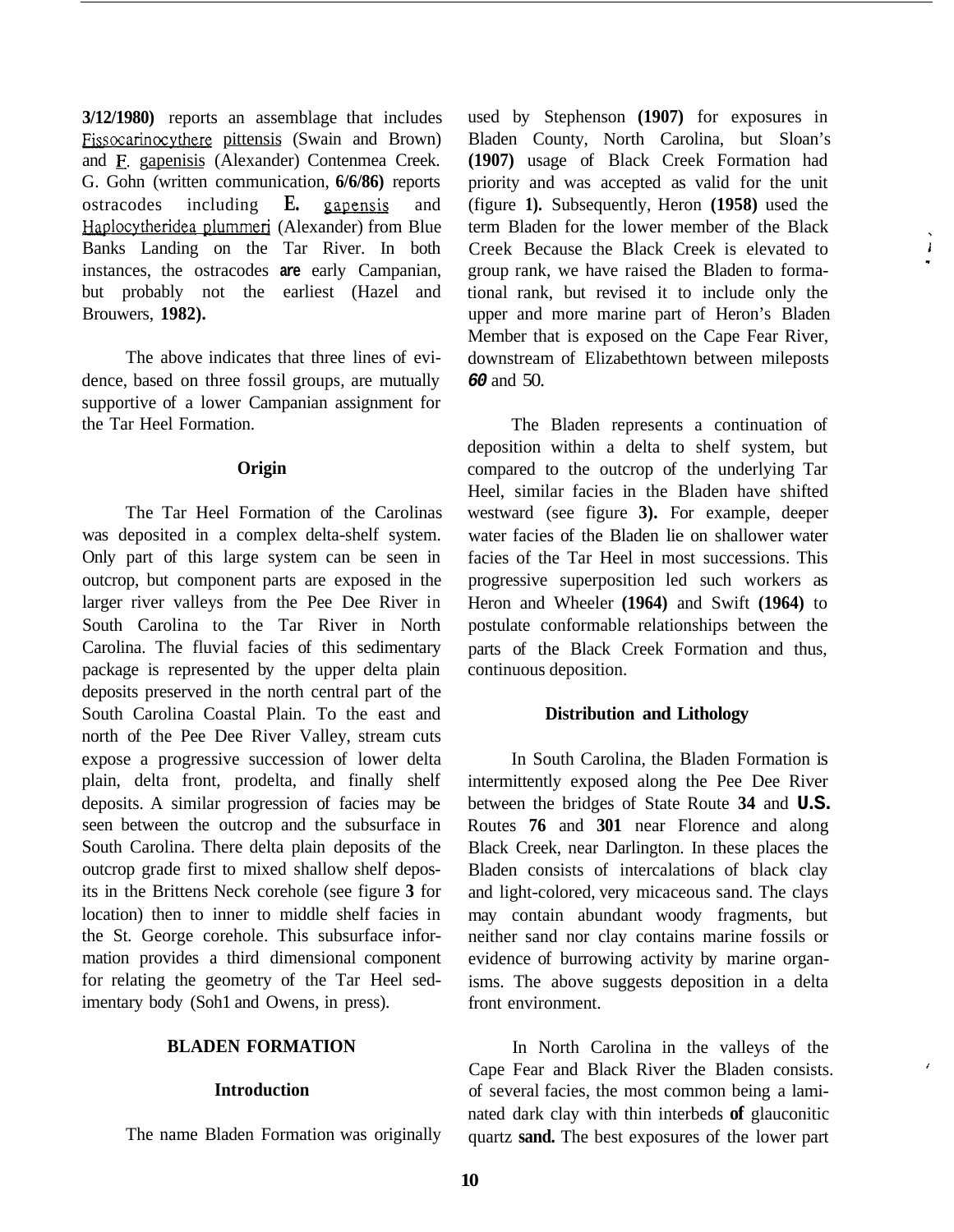of the formation are on the Black River, a tributary of the Cape Fear River, at Sugar Loaf (Big Bend locality of Swift, 1964) at milepost 75. Here about 8 meters of horizontally bedded, black clay with interbeds of white sand are overlain by 6 meters of irregularly bedded to crossbedded, lensing, fine to coarse sands and dark, very carbonaceous to woody, leaf-bearing clay. Trace fossil burrows are common in the lower unit, but are absent from the upper beds. On the Cape Fear River the thickest exposure of the Bladen is at Walkers Bluff (milepost 60). Here Sohl and Christopher (1983) reported 9 to 10 meters of horizontal, interbeds of sand and clay that are overlain by a thin, lensing, fossiliferous sandstone. Upstream the section is capped by about 3 meters of interbedded sand and clays that, at the downstream end of the bluff, are cut out by a channel containing sands that are crossbedded at the base, but become more massive upward.

 $\mathbf{j}$ 

The upper beds of the Bladen are exposed between Donoho Creek Landing (milepost 50.2) and Browns Landing (milepost 49.2). In all the bluffs along this portion of the river there is a persistent basal unit of laminated, dark, carbonaceous clay and sand (Sohl and Christopher, **1983,** figures 7, **8,** and 9). At some localities this laminated sequence is overlain by a thin phosphatic, reworked sand that contains phosphatic pebbles, bones and teeth and forms the base of the overlying Donoho Creek Formation. At other localities a fossiliferous coarser-grained sand unit lies between the laminated clays and the reworked sand at the base of the Donoho Creek Formation. This contact can be traced into the stream valleys to the northeast. For example, on the Black River the contact appears to occur in the river bluff at Iron Mine Landing (milepost 50).

In sum, the Bladen of the Cape Fear River Valley is judged to have been deposited partially in a delta front setting, but with intervals, such as the Walkers Bluff sequence, representing prodelta interludes of deposition.

In the Neuse River Valley to the northeast, the Bladen is exposed at widely scattered localities from downstream of the Cliffs of the Neuse State Park to Near Kinston, North Carolina (mileposts 76 to **52).** Exposures are mainly low, water-level outcrops of dark-grey, glauconitic, argillaceous, fossiliferous, fine sand with a few thin clay beds. The sand component seems to coarsen upward through the formation. At Whitley Creek Landing (milepost *60).* about 3 meters of a lower fossiliferous coarse sand is overlain by a coquinoidal sandstone, followed by a hash of wom shells in a coarse sand. The upper contact of the Bladen is exposed west of Kinston, just downstream of the bridge of U. S. Route 60. Here 0.5 meter of bioturbated Ophiomorpha-bearing thinly laminated sand and clay is overlain by a glauconitic sand that contains quartz gravel, phosphatic pebbles, and sharks teeth. The section is capped by discontinuous sandstone lenses. This reworked bed hasmuch the same characteristics as the Bladen - Donoho Creek contact on the Cape Fear River.

To the north on Contentnea Creek similar low water-level exposures of the Bladen occur between milepost 24 and Hookerton (milepost 21.5). Stephenson (1912) considered these exposures to be Peedee deposits, but these sands not only contain a Bladen fauna, but also show a few intervals of "Black Creek"-like laminated sand and clay interbedded with the more massive sand sections. A reworked sand bed containing a concentration of phosphatic material and shark's teeth is reported by Stephenson to occur at milepost 19.6. This bed probably represents the same disconformity asseen on the rivers to the south.

The massive and fossiliferous character of the Bladen sands in these northem rivers suggest that they are dominantly deposited in a shallow shelf environment (figure **3).** 

## Age

The Bladen contains good calcareous marine invertebrate faunas at many localities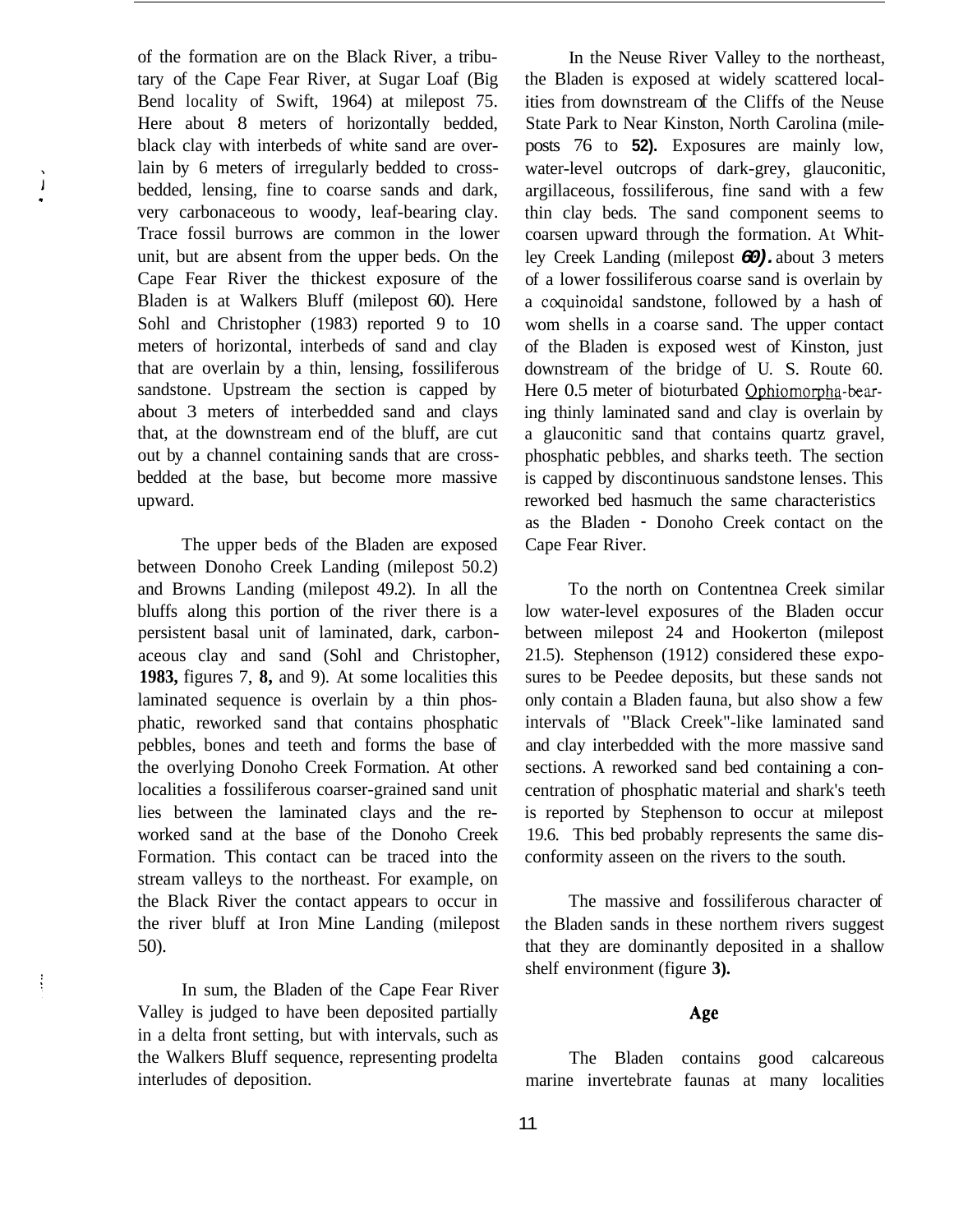along the major river systems in North Carolina south of the Tar River. However, correlation of this fauna southward into the Pee Dee River valley in South Carolina rests mainly upon the contained pollen assemblages. The character of the invertebrate assemblages change in harmony with the change in lithic facies mapped on figure 3. Marine invertebrate fauna is lacking in the delta front deposits in South Carolina, but from the Cape Fear River Valley northward to the Neuse River in North Carolina, the faunas show increasing shelfal character.

As indicated in figure 5, palynomorphs recovered from the Bladen outcrops are mainly assignable to zone **CA5A** of Wolfe (1976). but may also encompass the uppermost part of zone CA4 (Sohl and Christopher, 1983). Molluscan species, such as Flemingostrea pratti (Stephenson), **E.** blackensis (Stephenson), and Crenella mitchelli Stephenson, are restricted to the Bladen in North Carolina. Their occurrence in the lower part of the Cusseta Formation in Georgia and Alabama, suggests correlation with that unit. In molluscan terms, the Bladen can be assigned to the upper part of the **Exogyra** ponderosa Zone and is late Campanian, a placement in harmony with the palynological evidence.

## **Origin**

The Bladen Formation like all the underlying units was deposited in a delta-shelf system. Only the delta front and prodelta facies **are** extensively exposed in outcrop. Along the Neuse River and Contenmea Creek widely spaced exposures of shelfal facies are present, but they do not give a very complete picture of their development. A strong deltaic overprint to the deposits extends well into the subsurface in South Carolina **as** far **as** the area of the Brittens Neck Corehole (see figure 3 for location). The delta edge lay to the south of this site because, by the time the St. George Corehole area is reached, all Bladen deposits are shelfal.

## **DONOHO CREEK FORMATION**

#### **Introduction**

The Donoho Creek Formation is the uppermost unit of the Black Creek Group. In the type area, along the Cape Fear River in Bladen County, North Carolina, it is well exposed in river bluffs from Donoho Creek Landing (milepost 50.2) to Black Rock Landing (milepost 37). Disconformities at the base and top of the formation bound the unit. In the past, the deposits in the area of outcrop of the Donoho Creek Formation along the Cape Fear River, were considered **as** part of the Peedee Formation. Sohl and Christopher (1983) demonstrated a disconformity at the base of the unit, but retained it in the Peedee. Subsequently, Owens and Gohn (1985) examined coeval deposits in other parts of the Carolinas and concluded that the lower "Peedee" beds exhibited a facies distribution pattem that was more akin to the Black Creek than to the Peedee.

### **Distribution** and **Lithology**

The distribution of facies within the Donoho Creek Formation is shown in figure 3. In South Carolina, the formation is overlapped by younger Tertiary units in the area between Florence and Columbia. In the northern end of the outcrop the Donoho Creek overlaps the Bladen and, in some areas, overlies the Tar Heel Formation.

In South Carolina, the Donoho Creek is exposed at a number of places along the Pee Dee River between mileposts 103 **and** 87.6 (Burches Ferry). The lower part of the unit is especially well exposed at **Mars** Bluff (milepost 102). These deposits consist of about 17 meters of interbedded black clay and light-colored sand beds that are intercalated with units of low amplitude, cross-bedded, micaceous, quartz sand. Burrows including Ophiomorpha are common in the lower part of the bluff and lag deposits of wom shells are common in the middle part of the bluff. Many units are lensoid in the upper part of the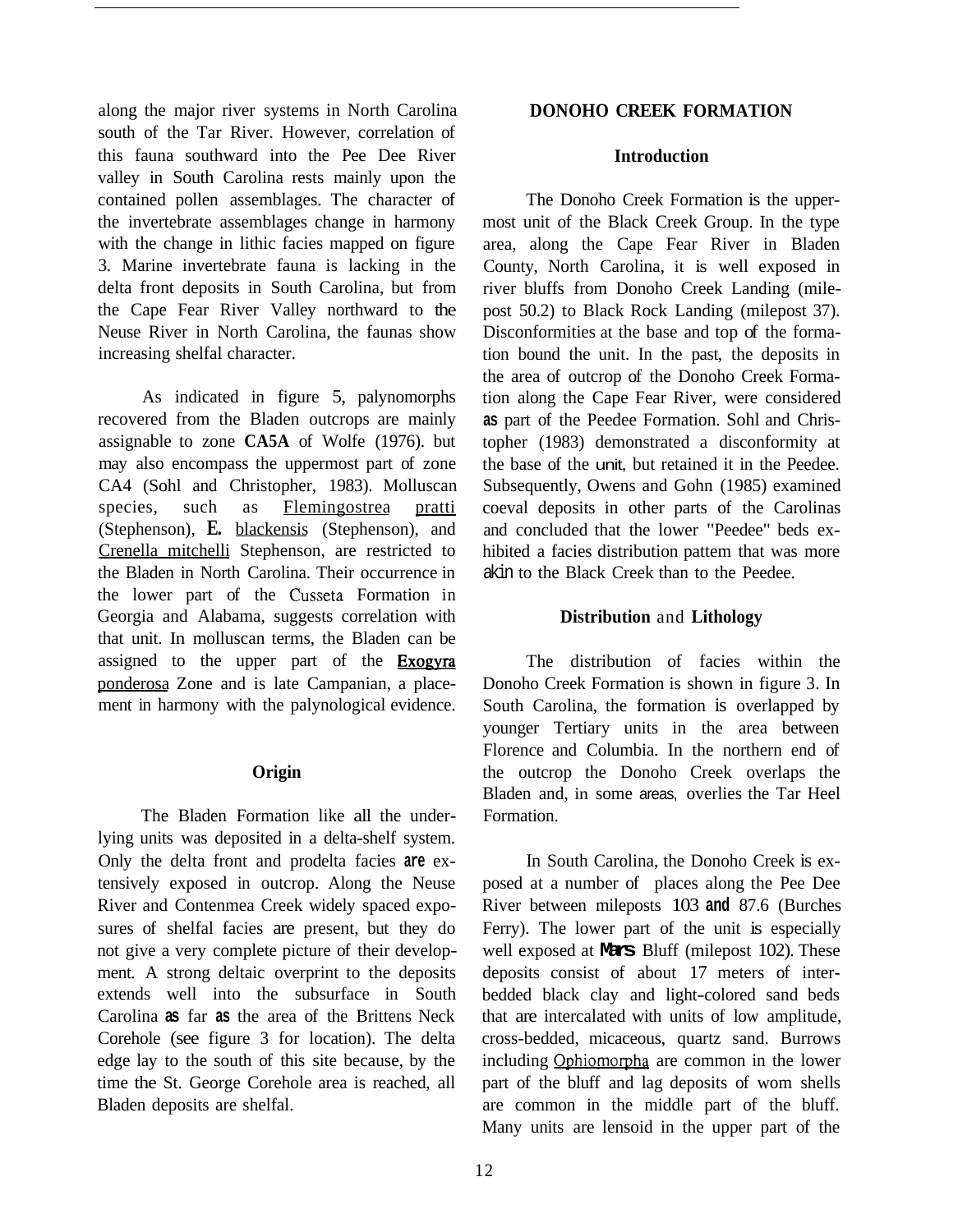bluff. The upper part of the formation is exposed at Burches Ferry where it is intercalated black clay and light-colored, micaceous sand that contains fossils in some **beds.** The contact with the Peedee is disconformable.

The lithic character of the formation changes greatly to the northeast in the Cape Fear River Valley of North Carolina. In this area the basal unit is a thin, coarse, sand that contains quartz pebbles, phosphate nodules, and abraded shells. The overlying unit is a dark grey, massive, slightly, glauconitic, clayey, fine-grained, quartz sand that contains scattered fossils. Upward the unit maintains its massive bedding except for a few indurated sandstone beds. These massive shelfal sands stand in distinct contrast to the character of the unit in the Pee Dee River Valley. In the upper part of the formation grain size coarsens and bioturbation is evident. The uppermost bed is penetrated by burrows that pipe down sediment from the overlying unit which is a medium- to coarse-grained, clayey sand, with chaotically oriented concentrations of oyster shells and wom phosphatic molds. Thisi s the basal bed of the Peedee Formation. The disconformity separating the Donoho Creek and Peedee Formations at Black Rock Landing (milepost 51.5) is the one recognized at Burches Ferry on the Pee Dee River and can be traced to the river valleys farther to the north and east. On these other North Carolina Rivers the Donoho Creek maintains its dominantly shelfal character and for details the reader is referred to Sohl and Owens (in press).

## Age

The Donoho Creek formation is virtually coeval with the Exogvra cancellata Zone (Stephenson, 1933). This zone (figure 5) is accepted as being lower Maastrichtian and planktic foraminifers and nannofossils compatible with such a range have been found in the formation. As indicated in **figure** 1, many authors have maintained **that beds** of **E.** cancellata Zone **are** absent in South Carolina, but **Sohl** and

Owens (1980) report the presence of species that **are** diagnostic of that zone, in the upper part of the formation at Burches Ferry on the Pee Dee River.

## **Origin**

The existing outcrop of the Donoho Creek Formation consists principally of delta front-prodelta to shelfal deposits. The delta front to prodelta facies are mainly found in the Pee Dee River Valley and to the west in South Carolina. Downdip of the Pee Dee River, into the subsurface, mainly shallow shelf conditions prevailed. Similar shelfal conditions prevailed to the north and east in North Carolina. If the Donoho Creek Formation was deposited in a delta-shelf system similar to that we have outlined for the other formations of the Black Creek Group, then it is obvious that much of the units former extent is now missing. It therefore seems likely that much of the Donoho Creek Formation deltaic facies has been stripped from the inland part of the Cape Fear Arch area and from much of the upper Coastal Plain of South Carolina. Only further work can demonstrate whether this episode of stripping occurred during deposition of the Tertiary or was a more recent event.

#### **SUMMARY AND CONCLUSIONS**

The Cretaceous rocks of the Carolinas consist of a succession of sands and clays deposited in a sequence of delta to shelf environments during the Coniacian to Maastrichtian. Most of the formations in outcrop are deltaic deposits that grade into shelfal deposits downdip in the subsurface. The two oldest formations, the Cape Fear and the Middendorf contrast with the units of the Black Creek Group in having a cyclic pattem in which nonmarine deltaic deposits grade upward through delta front to prodelta facies and if marine units **are** present, they are *at* the top. In contrast, the cycles present in both the Black Creek Group and the Peedee Formation are asymmetrical, with the transgressive marine units at the base and regressive facies toward the top.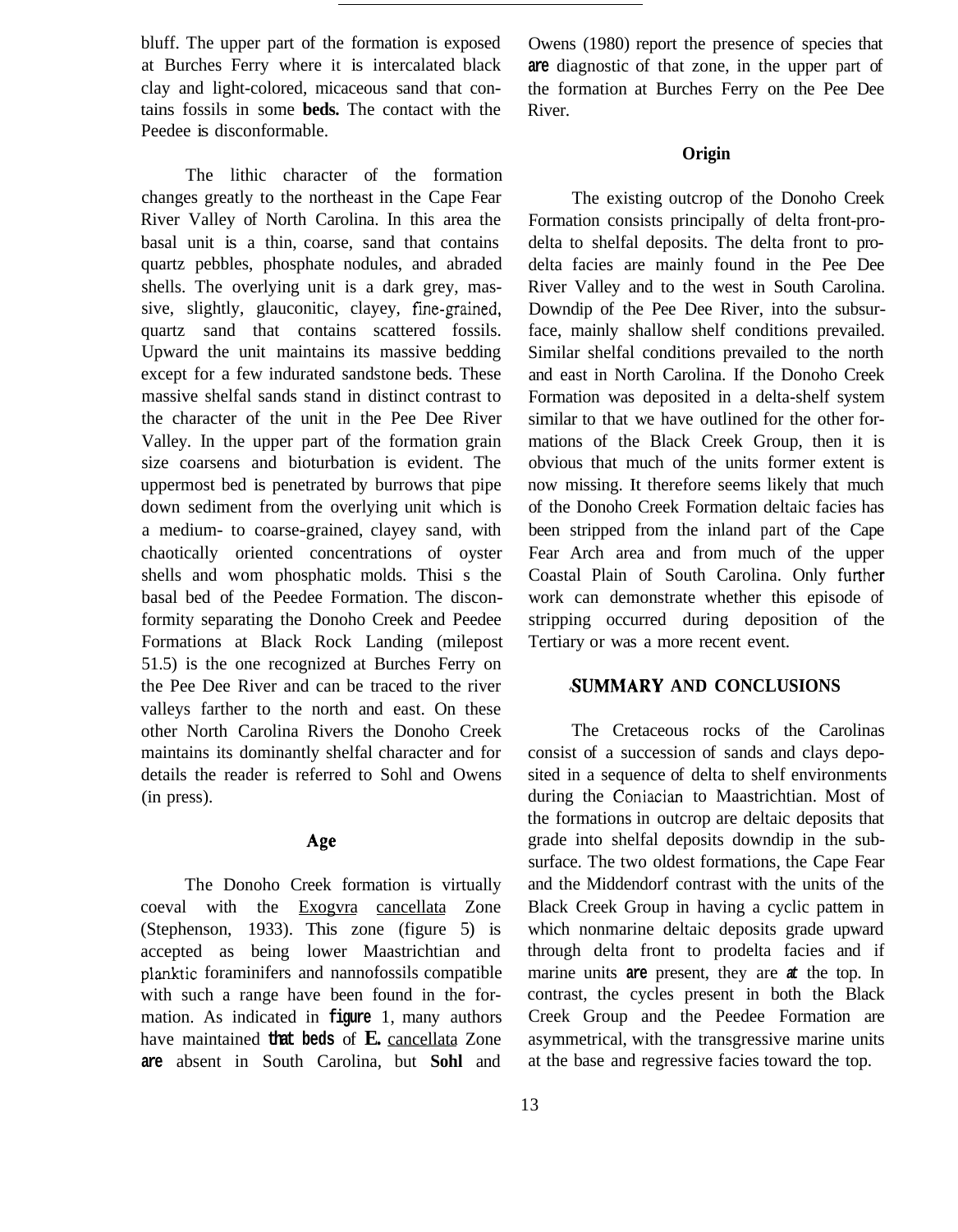With each successive younger Cretaceous unit the delta-shelf transition zone moved farther inland across the coastal plain (figure 7). With the deposition of the middle to upper Maastrichtian shelfal sands and clays of the Peedee Formation, the shoreline may have lain as far inland as there are currently any outcrops of Cretaceous rocks in the Carolinas.

In sum, the presented subdivisions of the Cretaceous section of the Carolinas are a result of lateral tracing of coeval packages of sediments followed by interpretation of the observed facies changes. Previously most workers had looked at the vertical succession in each river valley separately and then attempted to correlate the observed sequences primarily upon the basis of common lithologies. For the time this may have been the best that could have been done, especially in the delta plain and prodelta facies, but the utilization of palynomorph zonation has provided means of establishing relationships between marine and nonmarine units that were once unrecognizable. The Black Creek Group study that is outlined here is but one more example of the



Figure 7. Map showing the position of the prodelta to shelf transition for the Cape Fear through Donoho Creek Formations of the Carolinas. Note landward progression with each successive for- mation.

necessity of integrating **a** lithostratigraphic with **a**  biostratigraphic framework to provide a clearer picture of the depositional history of a sequence of rocks.

## **ACKNOWLEDGEMENTS**

Our work in the Carolinas was greatly facilitated by many colleagues in both the U.S. Geological Survey and the Noah Carolina Geological Surveys. Of special note is the significant contributions of Raymond C. Christopher and Jack A. Wolfe in providing the palynological determinations that so materially aided in correlation of the non marine deposits with marine units.

Lynn Wingard, of the U.S. Geological Survey, was of invaluable aid at all stages during the preparation of this guide.

### **REFERENCES CITED**

- American Association of Petroleum Geologists, 1983, Atlantic Coast-Plain: Tulsa, Oklahoma: American Association of Peuoleum Geologists, Correlation of Stratigraphic Units in North America (COSUNA) project sheet 1, 1 chart.
- Berry, E.W., 1914, The Upper Cretaceous and Eocene floras of South Carolina and Georgia: U.S. Geological Survey Professional Paper 84, 200 p., 29 pl.
- Brett, C.E., and Wheeler, W.H., 1961, A. biostratigraphic evaluation of the Snow Hill Member, Upper Cretaceous of North Carolina: Southeastern Geology, v. 3, no. 2, p. 49-132.
- Conrad, T. A., 1875, Descriptions of the new genera and species of fossil shells of Noah Carolina, &, Kerr, W. C., North Carolina Geological Survey Report, v. 1, appendix, p **1-28.**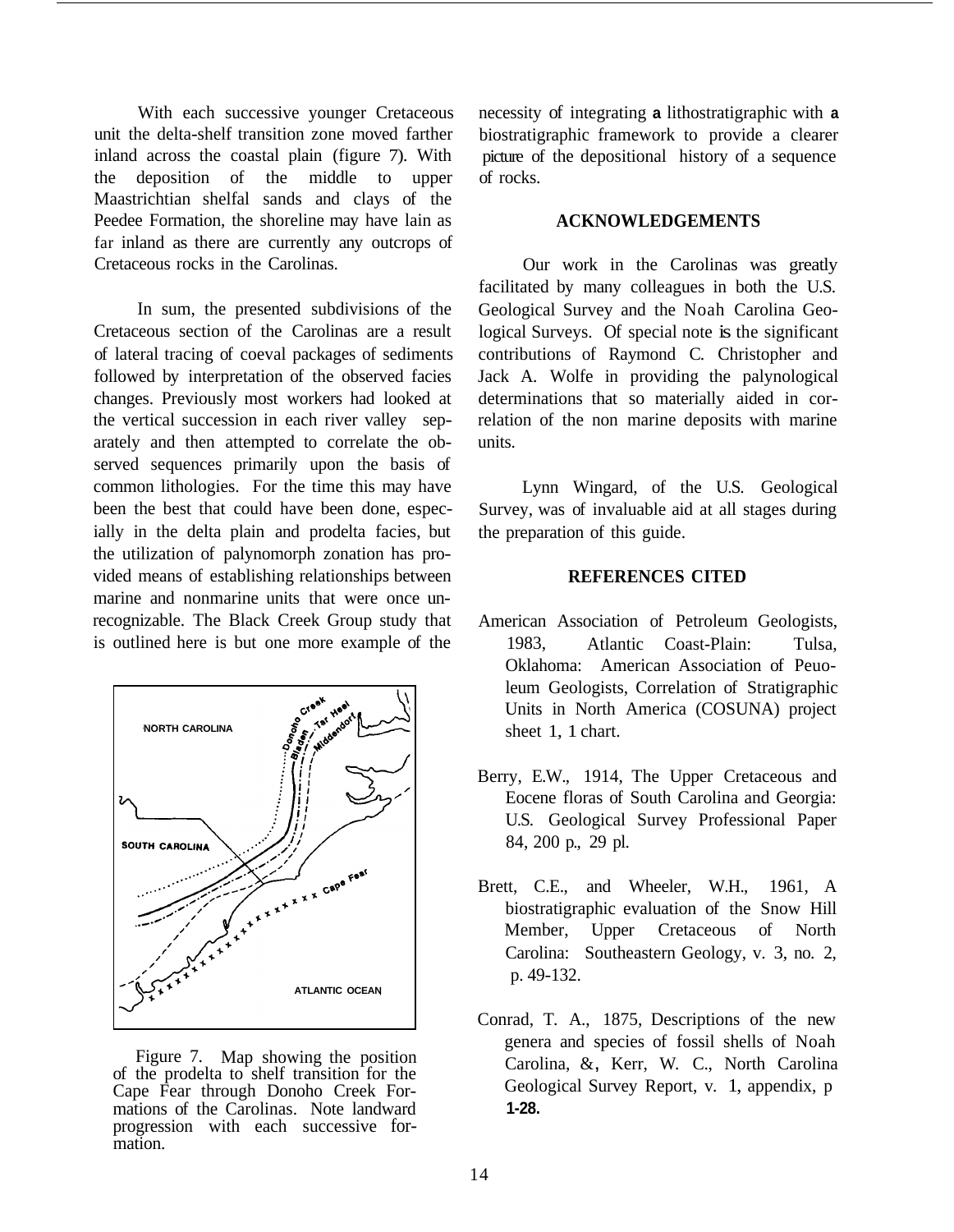- Cooke, C.W., 1926, Correlation of the basal Cretaceous beds of the Southeastem States: **U.S.** Geological Survey Professional Paper 140, p. 137-139.
- Cooke, C.W., 1936, Geology of the Coastal Plain of South Carolina: U.S. Geological Survey Bulletin 867, 196 p.
- Dorf, Erling, 1952, Critical analysis of Cretaceous stratigraphy, and paleobotany of the Atlantic Coastal Plain: American Association of Petroleum Geologists Bulletin, v. 36, p. 2162-2184.
- Hazel, J.E., and Brouwers, E.M., 1982, Biostratigraphic and chrono-stratigraphic distribution of ostracodes in the Coniacian-Maastrichtian (Austinian-Navarroan) in the Atlantic and Gulf Coastal Province, in, Maddocks, R. F., ed., Texas Ostracode--Guidebook of excursions and related papers for the Eighth International Symposium on Ostracoda, Houston, Texas, University of Houston, Department of Geoscience, p. 166-198.
- Heron, S.D., Jr., 1958, History of terminology and correlations of the basal Cretaceous formations of the Carolinas: South Carolina Division of Geology Bulletin 2, p. 77-88.
- Heron, **S.D.** Jr., and Wheeler, W.H., 1964, The Cretaceous formations along the Cape Fear River, North Carolina: Atlantic Coastal Plain Geological Association field guide, FiFth annual field excursion, October, 1964, 55 p.
- Owens, J.P., 1989, Geology of the Cape Fear Arch area (Florence and 1/2 Georgetown 2 degree sheets) : U. S. Geological Survey Map Series MI-1948A.
- Owens, J.P., and Gohn, G.S., 1985, Depositional history of the Cretaceous Series in the U.S. Atlantic Coastal Plain: stratigraphy, paleoenvironments, and tectonic controls of sedimentation, in, Poag, C. W., ed., Geologic

Evolution of the United States Atlantic Margin: New York, Van Nostrand Reinhold, p. **25-86.** 

- Owens, J.P., and Sohl, N.F., 1969, Shelf and deltaic paleoenvironments in the Cretaceous-Tertiary formations of the New Jersey Coastal Plains, in Subitzky, Seymour, editor, Geology of selected areas in New Jersey and eastem Pennsylvania and guidebooks of excursions: New Brunswick, N.J., Rutgers University Press, p. 235-278.
	- Sloan, Earle, 1907, Geology and mineral resources,  $\sim$ , Handbook of South Carolina State: South Carolina State Department of Agriculture, Commerce and Immigration, series 2, p. 77-145.
- Sohl, N.F., and Christopher, R.A., 1983, The Black Creek-Peedee formational contact in the Cape Fear River region of North Carolina: U.S. Geological Survey Professional Paper 1285, 37 p.
- Sohl, N.F., and Owens, J.P., 1980, First recognition of the molluscan Exogyra cancellata Subzone, South Carolina: U. S. Geological Survey Professional Paper 1175, p. 229.
- Sohl, N.F., and Owens, J.P., in press, Cretaceous stratigraphy of the Carolina Coastal Plain:  $\mathbf{in}$ Horton, J.W., Jr., and Zullo, V.A., editors, The Geology of the Carolinas (50th Anniversary Volume Carolina Geological Society): University Press, Knoxville, Tennessee.
- Stephenson, L.W., 1907, Some facts relating to the Mesozoic deposits of the coastal plain of North Carolina: The Johns Hopkins University circular: Notes from the Geological Laboratory 1906-07, p. 93-99.
- Stephenson, L.W., 1912., The Cretaceous formations: b Clarke, W. B., and others, The coastal plain of North Carolina: North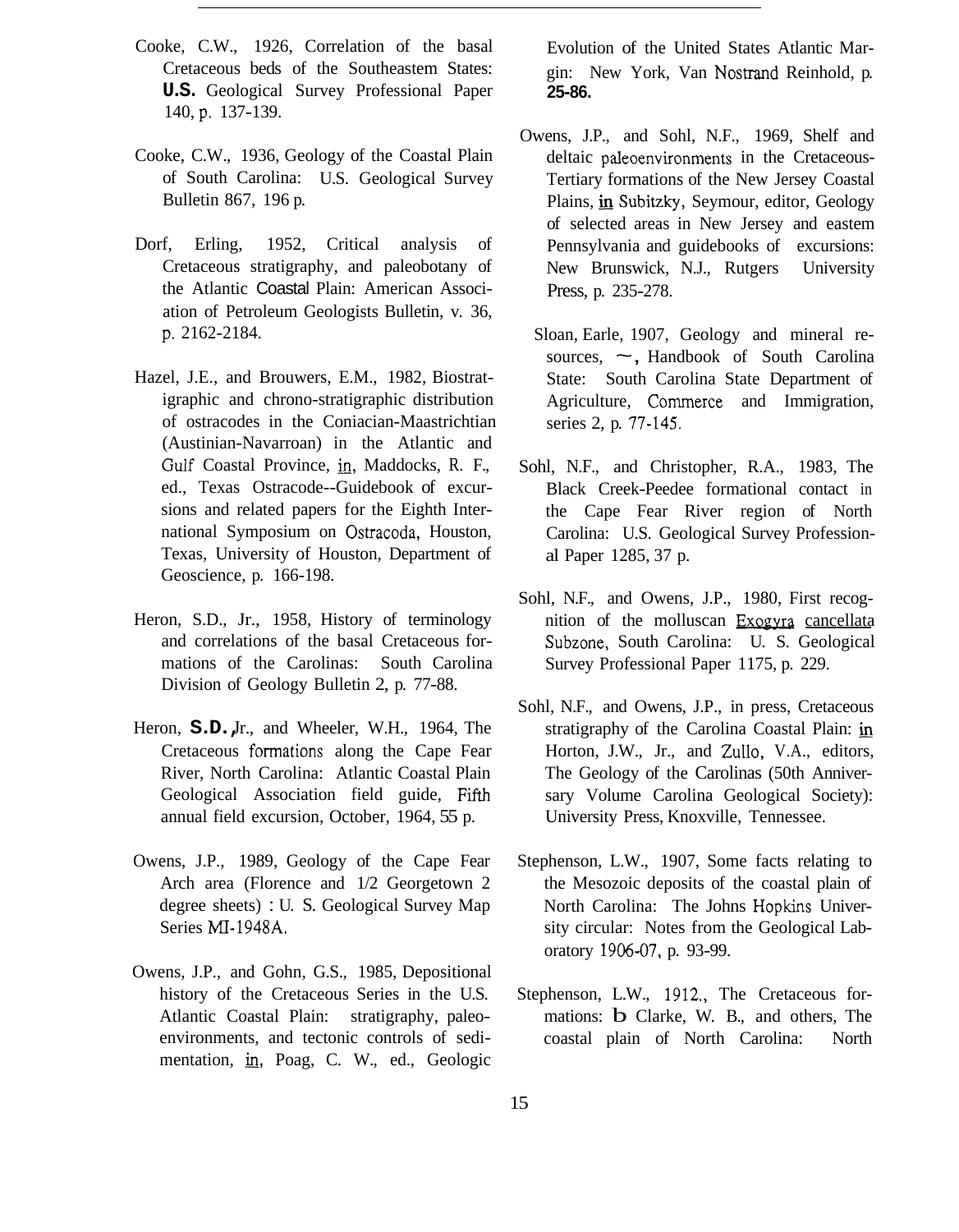Carolina Geological Survey [Report], v. 3, p. 73-171.

- Stephenson, L.W., 1914, Cretaceous deposits of the eastem Gulf region and species of Exogyra from the eastern Gulf region and Carolinas: U. **S.** Geological Survey Professional Paper 81, 77 p.
- Stephenson, L.W., 1923, The Cretaceous formation of North Carolina; part 1, Invertebrate fossils of the Upper Cretaceous formations: North Carolina Geological Survey, v. 5, **604** P.
- Stephenson, L.W., 1933, The zone of Exogyra cancellata traced twenty-five hundred miles: American Association of Petroleum Geologists Bulletin, v. 17, no. 11, p. 1351-1361.
- Stephenson, L. W., King, P.B., **Monroe,** W.H., and Imlay, **R.W.** 1942, Correlations of the outcropping Cretaceous formations of the Atlantic and **Gulf** Coastal Plain and Trans-Pecos, Texas: Geological Society of America Bulletin, v. 53, no. 3, p. 435-448.
- Swift, D.J.P., 1964, Origin of the Upper Cretaceous Peedee Formation of the Carolina Coastal Plain: Chapel **Hill,** N.C.: University of North Carolina (Ph.D. thesis), 170 p.
- Wolfe, J.A., 1976, Stratigraphic distribution of some pollen types from the Campanian and lower Maastrichtian rocks (Upper Cretaceous) of the Middle Atlantic States: U.S. Geological Survey Professional Paper 977, 18 p.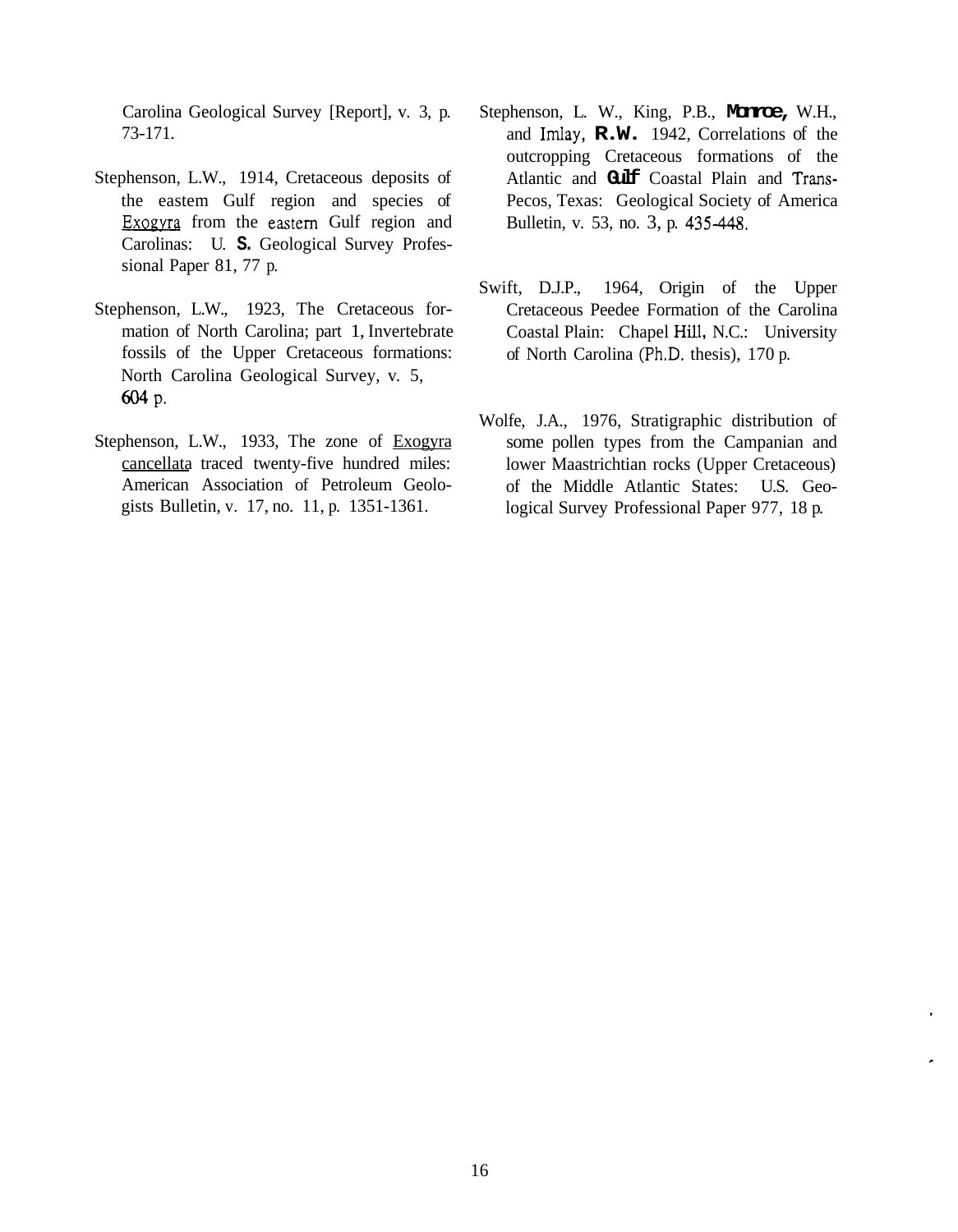## **FIELD TRIP ITINERARY ROAD LOG FOR FIRST DAY**

| Mileage             |       |                                                                                |
|---------------------|-------|--------------------------------------------------------------------------------|
| Cumulative Interval |       |                                                                                |
| 0.00                | 0.00  | Leave parking lot of Ramada Im Fayetteville, North Carolina. Turn left onto    |
|                     |       | <b>U.S.</b> Route 301 (Business Route 95).                                     |
| 1.10                | 1.10  | Turn right onto cloverleaf of NC Route 87.                                     |
| 3.10                | 2.00  | Right turn onto NC Route 87 South.                                             |
| 3.35                | 0.25  | Turn left at stoplight and continue on 87 South.                               |
| 5.80                | 2.50  | Overpass at Route 95.                                                          |
| 16.00               | 10.20 | Leave Cumberland County and enter Bladen County.                               |
| 18.65               | 2.65  | Turn left onto State Route 1302.                                               |
| 18.09               | 0.25  | Turn left at stop sign onto State Route 1355.                                  |
| 19.02               | 0.30  | Turn right on unpaved road to William O. Huskie Lock and Dam #1.               |
| 20.90               | 1.70  | Park in the designated parking area and gather for an orientation presentation |
|                     |       | before proceeding to the exposures of the Tar Heel Formation in the bluff      |
|                     |       | downstream of the boat launch.                                                 |

**STOP 1.** Exposure of the Tar Heel Formation on the right bank of the Cape Fear River at milepost 93. Stephenson (1912, p. 116) referred to this locality as Sykes Landing.

The Tar Heel Formation at this locality consists of almost 2 meters of horizontally-bedded, black, carbonaceous clay with thin partings of light-colored, micaceous, fine sand. The exposure is typical of many of the outcrops of the formation along this portion of the river. Lithologic variation from bluff to bluff consists mainly in the amount of clay versus sand content. In some exposures sand interbeds exceed those of clay. In other places thick lenses of cross-bedded, medium to fine-grained, micaceous sand laterally replaces clay units such **as** those seen at this stop. The character of the carbonaceous component varies greatly ranging from beds with finely comminuted plant material through units containing worn fragments of lignitized wood or logs, either lignitized or silicified, that range to more than a meter in length. Pyrite is a common adjunct in the more carbonaceous intervals.

The best exposure of this part of the Tar Heel Formation formerly occurred at Prospect Landing, two miles below this stop. There, Stephenson (1912, p.117) described a 23 meter thick section of the Tar Heel that consisted of laminated sands and clays, cross-bedded sands, and thick lensoid bodies of black clay. Subsequent to his visit, the construction of the lock and dam system along the Cape Fear River may have prevented the bluffs from being swept clean by periodic flood events; consequently, only the lower units of his section are currently visible. In sum, the outcrops along this part of the river possess the characters of delta front deposits.

| 20.90 | 0.00 <sub>1</sub> | Board vehicles. Leave parking lot retracing route to North Carolina Route 87.                                                              |
|-------|-------------------|--------------------------------------------------------------------------------------------------------------------------------------------|
| 23.10 | 2.20              | Turn left onto North Carolina Route 87.                                                                                                    |
| 38.85 | 15.75             | Intersection with North Carolina Route 41, continue on route 87/41.                                                                        |
| 45.10 | 6.25              | Elizabethtown, intersection with U.S. Route 701, continue on North Carolina                                                                |
|       |                   | Route 87.                                                                                                                                  |
| 70.40 | 25.30             | Turn left on access road for lock and dam number 1, State Route 1734.                                                                      |
| 71.60 | 1.20              | Park vehicles in designated area. Proceed to the exposures of the Donoho<br>Creek Formation at Kings Bluff, downstream of the boat launch. |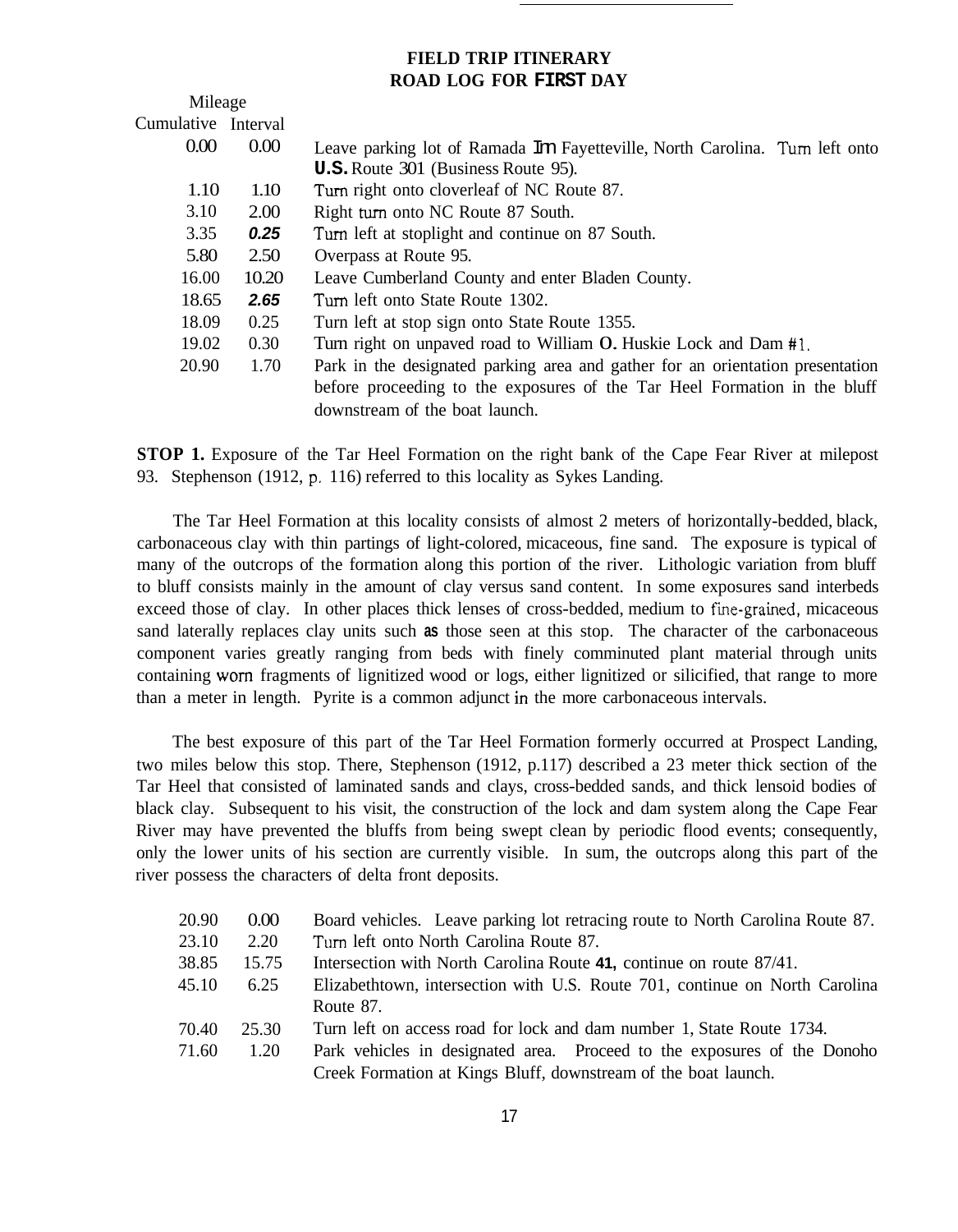

**Figure 8. Carolina Geological Society field trip route for** first **day. Field trip stops are shown by numbers not enclosed by road symbols.** 

*c*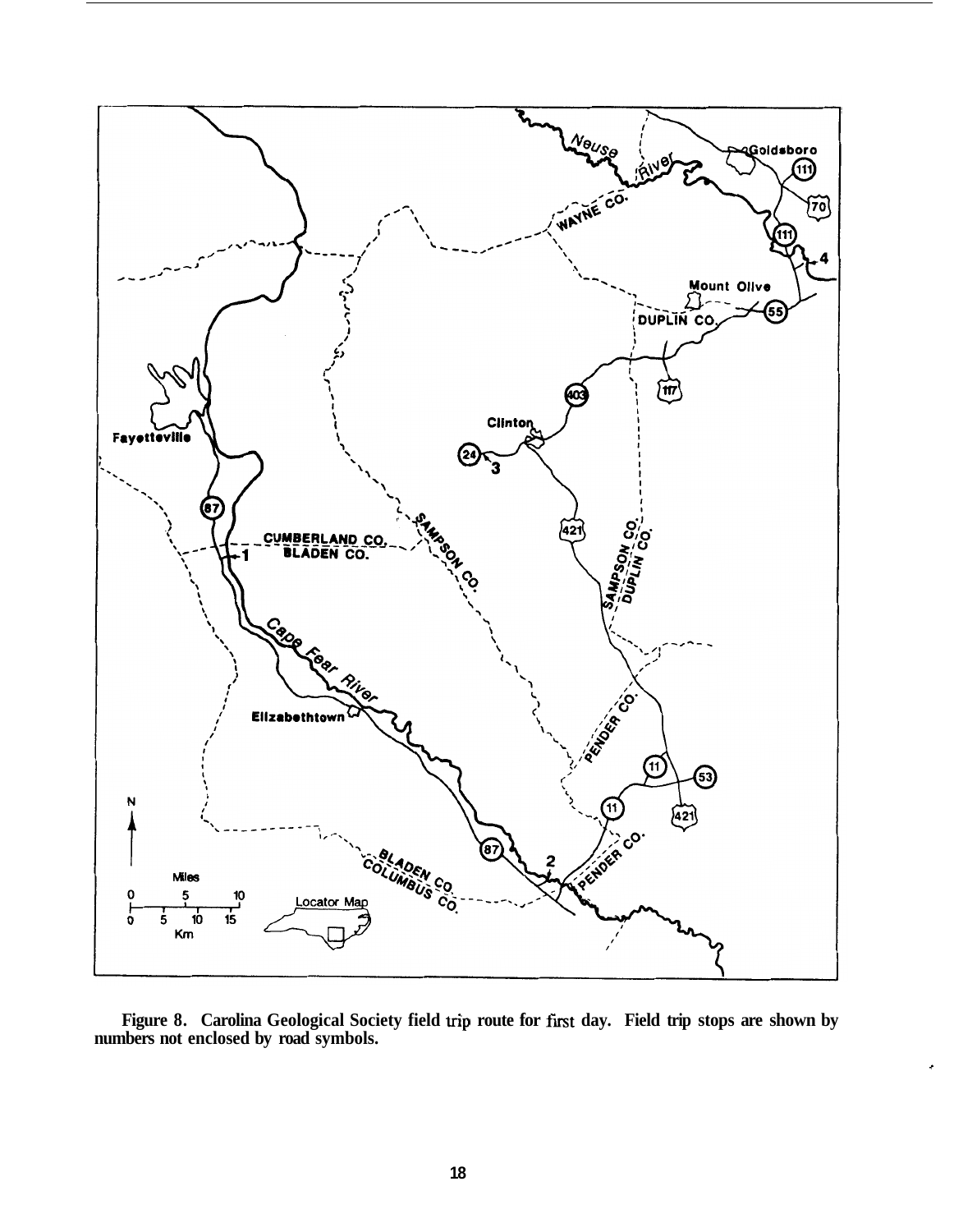STOP **2.** Kings Bluff, on right bank of the Cape Fear River (milepost 38.7) 0.2 mile downstream of **lock** and dam number 1.

**TOP** OF SECTION

## ALLUVIUM

Upper part of bluff mainly covered with vegetation, but occasional patches of gravel **are**  visible.

CRETACEOUS - DONOHO CREEK FORMATION

- 1. Light grey, bioturbated, micaceous, medium-grained sandstone, that forms a resistant unit that may overhang the bluff face. 1 meter
- 2. Dark grey, massive, fossiliferous sparingly glauconitic, micaceous, clayey mediumgrained sand. 6.7 meters and  $\sim$  6.7 meters and  $\sim$  6.7 meters and  $\sim$  6.7 meters and  $\sim$  6.7 meters and  $\sim$  6.7 meters and  $\sim$  6.7 meters and  $\sim$  6.7 meters and  $\sim$  6.7 meters and  $\sim$  6.7 meters and  $\sim$  6.7 mete

The massive, clayey, sand unit of the Donoho Creek Formation at this stop is representative of the shelfal facies of most units of the Black Creek Group and is lithically similar to the shelfal facies of many parts of the overlying Peedee Formation. The other stops on this excursion are in the Tar Heel Formation and designed to show the progression of facies in the unit. If it were possible to visit a Tar Heel shelfal facies, such **as** Blue Banks Landing **(figure** 6A, 6B), one would see a sequence like that visible here,

As discussed in the guidebook text, the base of the Donoho Creek is exposed upstream at Donoho Creek Landing (milepost *50.5),* where it lies disconformably upon the Bladen Formation. The beds here at Kings Bluff, lie near the top of the formation. The sandstone at the top of the bluff is again exposed downstream at Black Rock Landing (milepost 36.8). There the formation is unconformably overlain by shelfal deposits of the Peedee Formation. This disconformity can be traced throughout the Carolina Coastal Plain and is coeval with a disconformity separating the Mount Laurel Sand and Navesink Formation in New Jersey and is thus of regional significance.

Fossils are most common in the lower part (2 meters) of Kings Bluff, but become less common upward along with a slight increase in grain size of the sand and a loss in the clay fraction. This subtle upward coarsening of sand is characteristic of cyclic, deposits. The majority of the fossils are surface dwelling (epifaunal) bivalve molluscs. A few infaunal molluscs, preserved mainly as phosphatic intemal molds, are also present.

Among the fauna, the bivalves Exogvra cancellata, and Anomia tellenoides **are** especially significant. They **are** zonal markers whose stratigraphic ranges are virtually coincident with the lower Maasmchtian.

| 71.60 | 0.00 | Retum to vehicles and retrace route to North Carolina Route 87.            |
|-------|------|----------------------------------------------------------------------------|
| 72.80 | 1.20 | Turn left onto North Carolina State Route 87.                              |
| 75.10 | 2.30 | Turn left onto North Carolina Route 11.                                    |
| 76.70 | 1.60 | Bridge over the Cape Fear River. The bluffs upstream and downstream of the |
|       |      | bridge constitute the previously mentioned Black Rock Landing locality.    |
|       |      | These bluffs expose the disconformity between the Donoho Creek and Peedee  |
|       |      | Formations.                                                                |
| 81.40 | 4.70 | Turn right onto North Carolina State Route 210.                            |
| 86.00 | 4.60 | Bridge over Black River.                                                   |
| 89.10 | 3.10 | Moores Creek National Battlefield.                                         |
|       |      |                                                                            |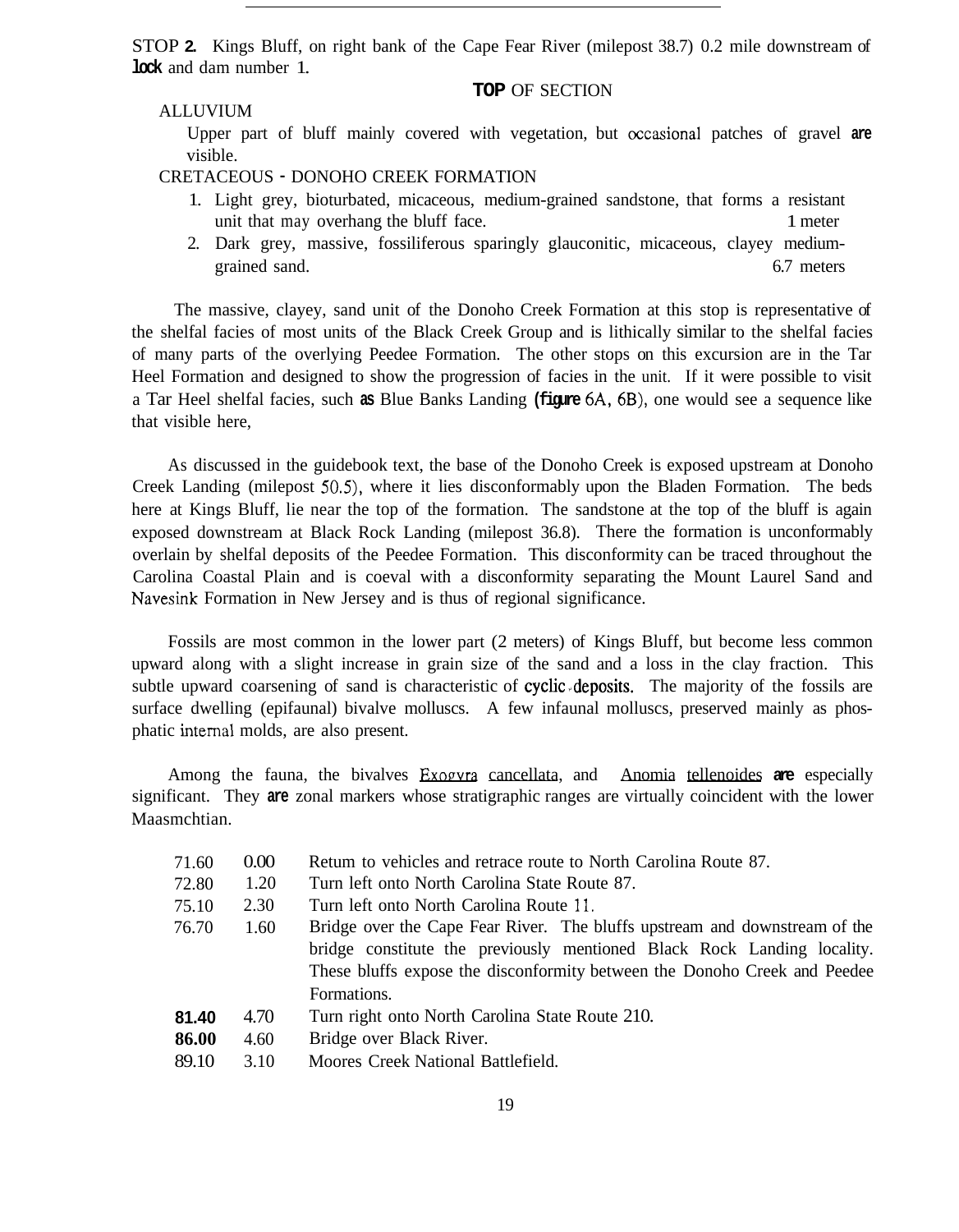| 93.70  | 4.60              | Tum left onto <b>U.S.</b> Route 421.                                      |
|--------|-------------------|---------------------------------------------------------------------------|
| 132.40 | 38.70             | Intersection with U.S. Route 701. Continue on 421 / 701 bypass to east of |
|        |                   | Clinton.                                                                  |
| 135.30 | 2.90              | Exit to right for North Carolina State Route 24.                          |
| 135.60 | 0.30 <sub>1</sub> | Tum left on State Route 24 West at stoplight.                             |
| 137.80 | 2.20              | Park vehicles at parking lot of store on right and proceed to stop 3.     |
|        |                   |                                                                           |

**STOP 3.** Road cuts along North Carolina State Route 24 on the west facing slope of Coharie Creek Valley.

About 8 meters of horizontally bedded, dark grey to black, carbonaceous clay and interbedded, white, micaceous, fine-grained sand of the Tar Heel Formation can be seen in these exposures. Sand comprises a greater proportion of the section than the Tar Heel deposits seen at stop 1. Although such comparisons are obvious they reflect the rapid lateral changes that can occur within the delta front facies.

| 137.80 | 0.00              | Retum to vehicles and retrace route to the intersection of State Route 41 with |
|--------|-------------------|--------------------------------------------------------------------------------|
|        |                   | U.S. 421.                                                                      |
| 139.80 | 2.20              | Turn right onto W.S. Route 421 / 701 South (State Route 24 East). Get into     |
|        |                   | right lane.                                                                    |
| 140.70 | 0.90 <sub>1</sub> | Exit bypass to left onto State Route 24 East.                                  |
| 141.90 | 1.20              | Turn left at stoplight onto State Route 24 East and business U.S. 701.         |
| 142.30 | 0.40              | At stoplight continue straight ahead on business <b>U.S.</b> Route 701.        |
| 143.00 | 0.70              | Turn right onto North Carolina State Route 403 at stoplight.                   |
| 169.80 | 26.80             | Turn right onto North Carolina State Route 55.                                 |
| 175.20 | 5.40              | Turn left onto North Carolina State Route 111.                                 |
| 177.70 | 2.50              | Turn right at entrance to Cliffs of the Neuse State Park.                      |
| 178.70 | 1.00              | Park vehicles in designated parking area and proceed to stop 4.                |

**STOP 4.** Cliffs of the Neuse State Park. Tar Heel Formation exposed in bluffs on the right side of the Neuse River at milepost 76.5.

Stephenson (1912, p. 134, 135) provided a detailed measured section of the bluff at this locality. He measured 20.5 meters of Tar Heel beds overlain by 4 meters of alluvial deposits consisting of a thin basal gravel overlain by light-yellow sand. Currently there are about 17 meters of Cretaceous deposits visible that belong to the upper part of the Tar Heel Formation.

The main feature to note in this bluff is the dominance of horizontal bedding and the proportionally greater amount of sand beds relative to the clays. The sands may be clayey and commonly contain glauconite. Some sand units show low amplitude cross-bedding. Burrows are common throughout the bluff, but body fossils are rare and mainly found only in the lower part of the exposure. The bedding of the units suggest deposition in a prodelta setting. These deposits contrast strongly with the massive bedding of the shelfal deposits seen at stop 2 and those present in the Tar Heel along the rivers to the north.

The molluscan fauna represented here consists mainly of shallow water, near shore molluscan species with epifaunal forms abundant and infaunal species fewer in numbers.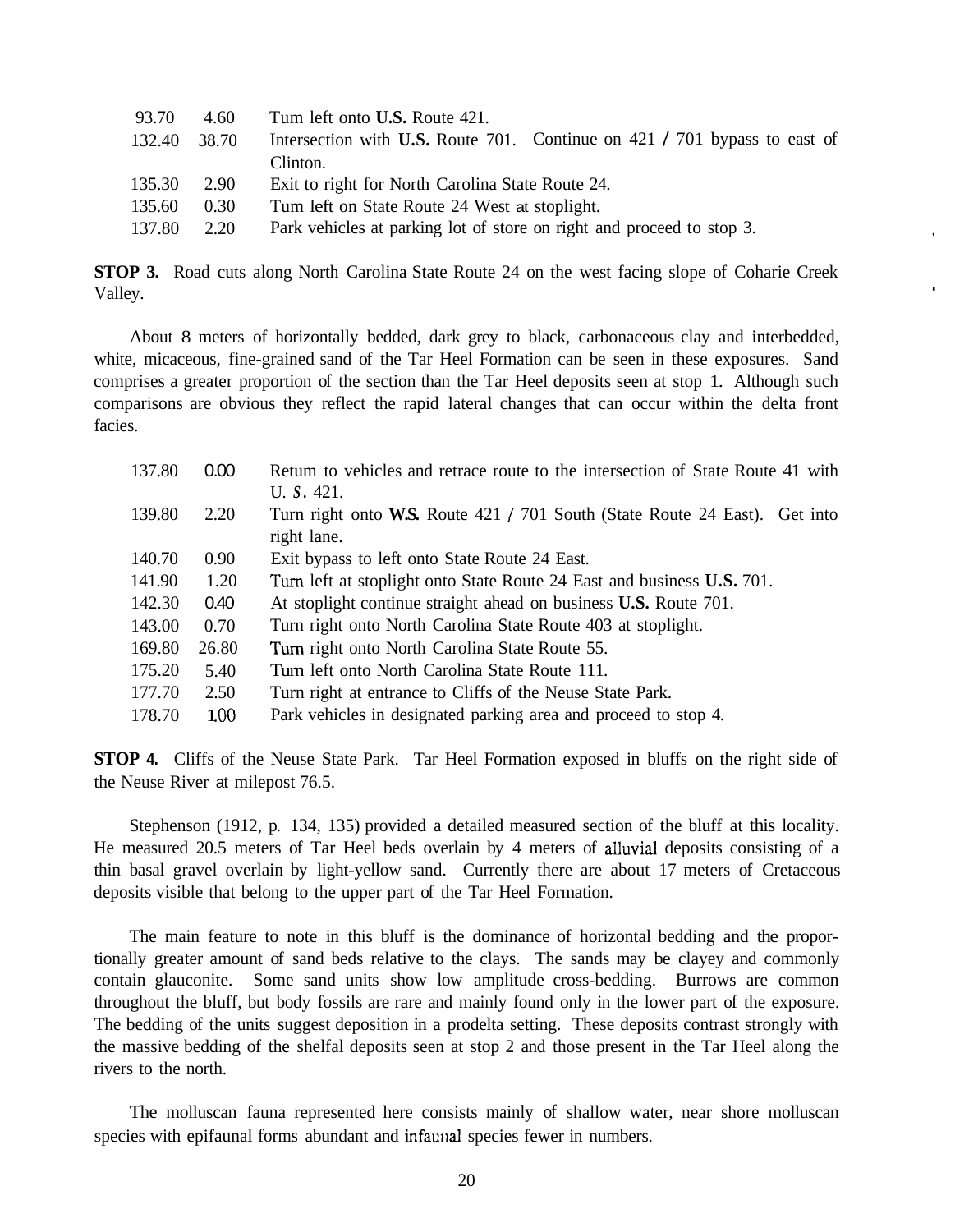| 178.70 | 0.00             | Return to vehicles and retrace route to the entrance to Cliffs<br>of the Neuse State Park. |
|--------|------------------|--------------------------------------------------------------------------------------------|
| 179.70 | 100 <sub>o</sub> | Turn right onto road connecting with State Route 111.                                      |
| 180.40 | 0.70             | Turn right onto North Carolina State Route 111.                                            |
| 188.70 | 7.90             | Turn left onto <b>U.S.</b> Route 70.                                                       |
| 194.10 | 5.80             | Exit bypass <b>U.S.</b> Route 70 to right.                                                 |
| 194.30 | 0.20             | Turn left onto business <b>U.S.</b> Route 117, but stay in left lane.                      |
| 194.40 | 0.10             | At stoplight turn left onto entrance to <b>U.S.</b> bypass 70.                             |
| 194.80 | 0.40             | Turn right onto access road (Eldon Street).                                                |
| 194.85 | 0.05             | Holiday Irm, Goldsboro. Park vehicles in lot and proceed to rooms.                         |

END OF DAY ONE



Figure 9. Carolina Geological Society field trip route for second day. Field trip stops are shown by numbers enclosed by road symbols.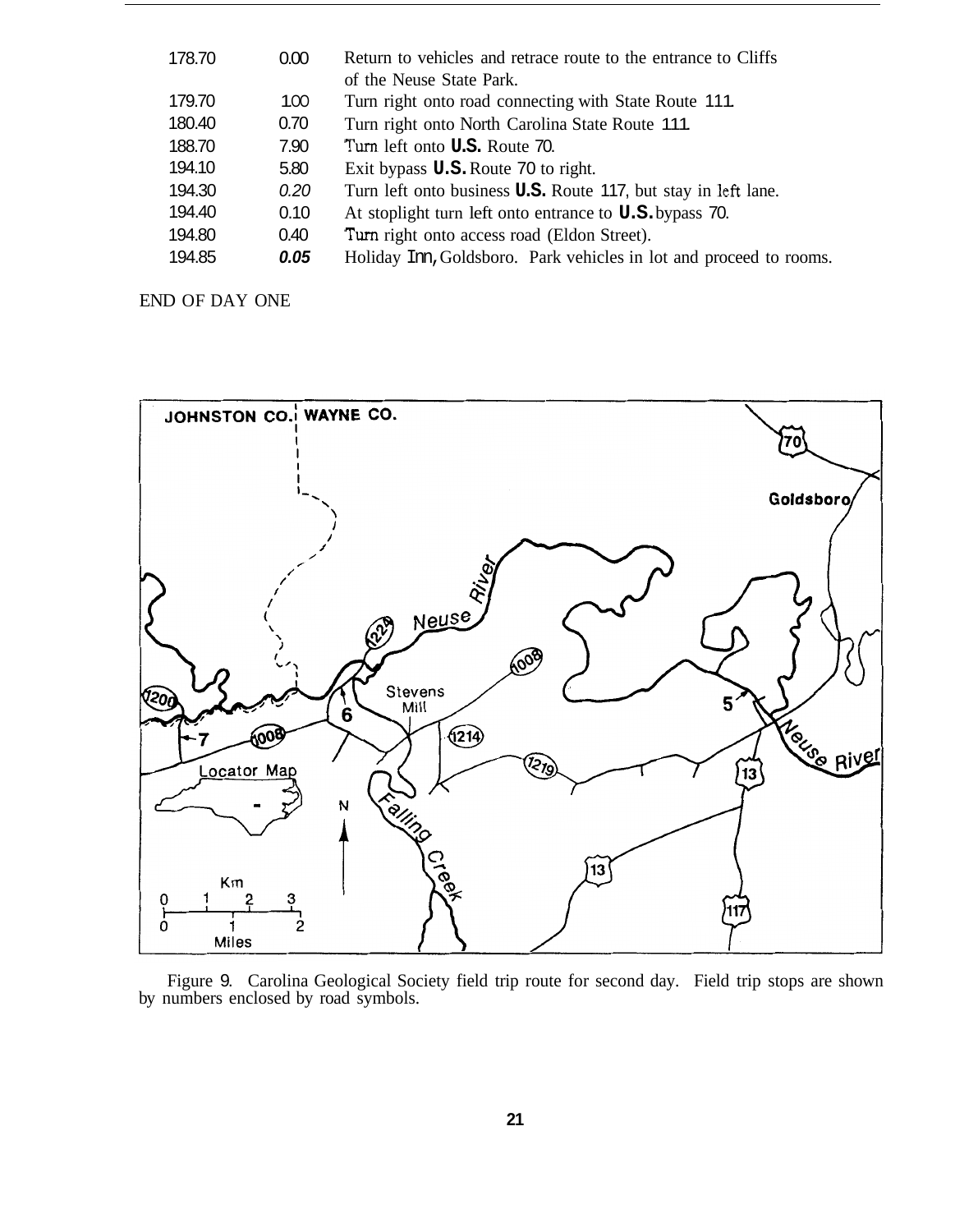## **ROAD LOG FOR SECOND DAY**

| 0.00 | 0.00              | 8:00 A.M. Board vehicles. Leave motel parking lot, turning to left onto acc-       |
|------|-------------------|------------------------------------------------------------------------------------|
|      |                   | ess road (Eldon Street).                                                           |
| 0.50 | 0.50 <sub>1</sub> | At stoplight, turn right onto business <b>U.S.</b> Route 117. Stay to right.       |
| 0.60 | 0.10              | At stoplight, turn right onto cloverleaf merging on to bypass U.S. Route 117       |
|      |                   | and U.S. 13 South.                                                                 |
| 4.50 | 3.90              | Junction with Business Route 117. Stay in right lane.                              |
| 6.20 | 1.70              | Bridge over Neuse River.                                                           |
| 6.50 | 0.30              | Turn right at traffic light. Remain in right lane to traffic island, then continue |
|      |                   | to right of traffic island and straight ahead on Loop Road, State Route 1222.      |
| 7.00 | 0.50              | Tum right continuing on State Route 1222.                                          |
| 7.10 | 0.10              | Turn right onto State Route 1247. Park cars and proceed to Stop 5.                 |

**STOP** *5.* Neuse River Cutoff, exposures both up and downstream of bridge of State Route 1222.

The man made cut at this locality exposes beds of the lower part of the Tar Heel Formation and representative of a delta front environment. A wide range of lithologies may be seen along the banks of the cutoff. These range from greyish, coarse-grained sand, to white or yellowish, fine-grained sand, and black to grey, carbonaceous clay. Units of thinly interbedded, carbonaceous clay and whitish sand is perhaps the dominant package. Cross-bedding of low amplitude is common locally in rather clean quartz sands that appear to occupy channel fills. Lateral variation of all units is great. Burrow structures are common features, and wood is locally abundant. Much of the wood contains Teredolites borings indicating marine influence. Pyrite coats many of the wood surfaces and may fill in the borings.

Both upstream and downstream of the bridge, one may observe blocks of sediment oriented vertically or at high angles to the bedding of the surrounding deposits. In some areas, several blocks lie in chaotic orientation to one another. These represent penecontemporaneous slumping by incompetent units.

Shortly downstream of the cutoff, on the right bank of the Neuse River, below the bridge of U.S. Route 117, Stephenson (1912, p.98, figure 6 and plate 3, figure B) noted **a** section he interpreted as representing the contact of the Patuxent (=Cape Fear) and the Black Creek Formation. The deposits he called Patuxent contain some glauconite and are lithically similar to beds exposed at stop 5. His disconformity probably represents only a channel deposit within the Tar Heel Formation.

| 7.10  | 0.00 | Retum to vehicles and proceed on Loop Road (State Route 1247).          |
|-------|------|-------------------------------------------------------------------------|
| 7.60  | 0.50 | Stop sign at intersection with State Route 1222. Proceed straight ahead |
|       |      | through the intersection, joining State Route 1219.                     |
| 8.80  | 1.20 | Turn right continuing on State Route 1219 (Grantham Road).              |
| 12.50 | 3.70 | Tum right onto State Route 1214.                                        |
| 13.50 | 1.00 | <b>Turn</b> left onto State Route 1008 (Stephens Mill Road).            |
| 15.50 | 2.00 | Turn right onto State Route 1224 (Ferry Bridge Road).                   |
| 15.90 | 0.40 | Park vehicles and proceed to Stop 6.                                    |
|       |      |                                                                         |